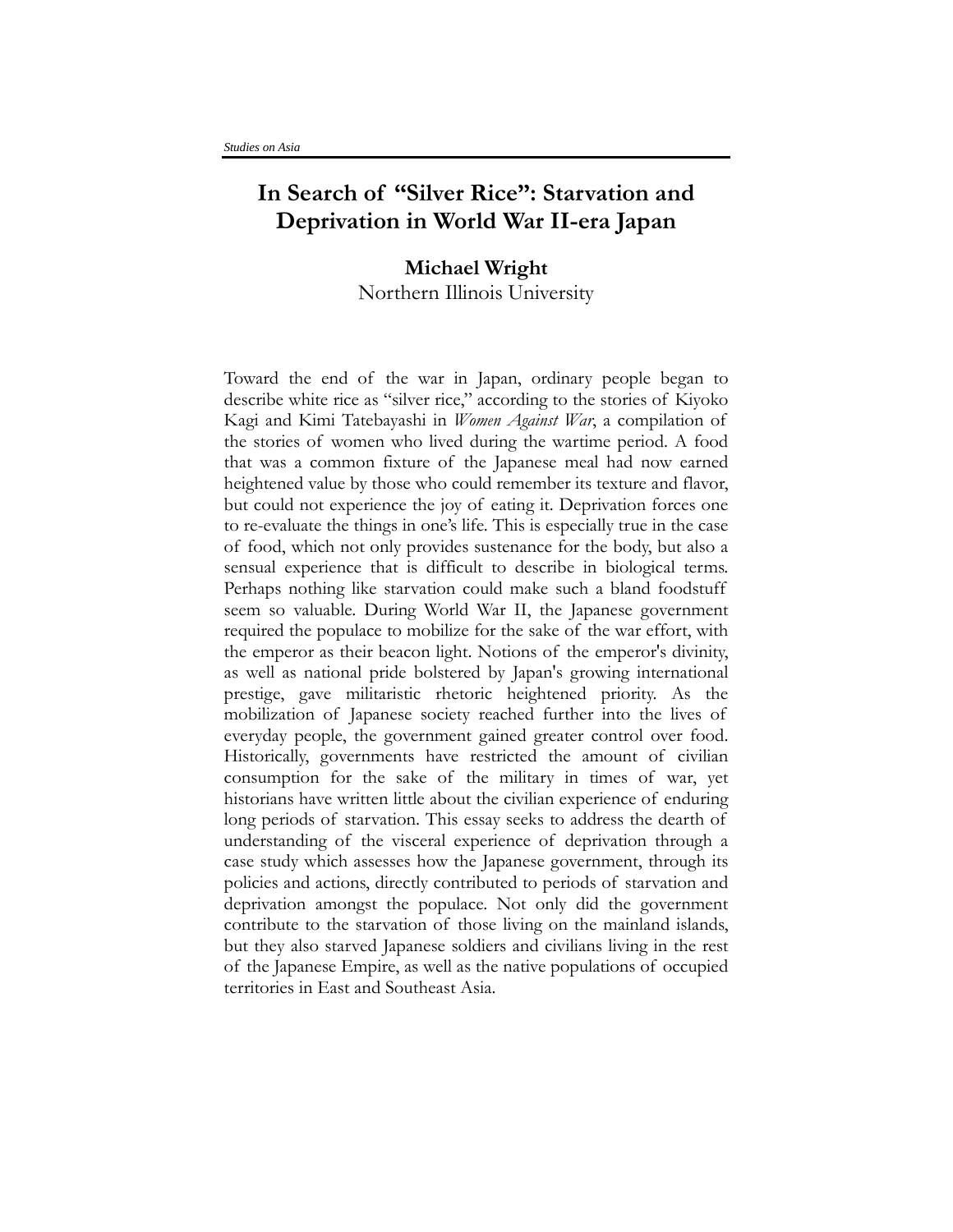The historiography that exists concerning the Japanese Empire's food situation during the war is scattered, as the topic itself interests scholars in/from several fields. Much of the research done on the topic has been handled by historians, cultural anthropologists, economists, and agriculturalists. Up to this point, however, the data collected has been considered the end point. The statistics and aspects of Japan's culinary history and culture are the focal points of this information. Bruce F. Johnston's work on Japan's food economy during the 1940s, written primarily in the 1950s, is best shown in his work *Japanese Food Management in World War II*. The work looks at all aspects of Japan's food situation, from imports and exports, to economic and agricultural practices used throughout the war. This work, culled from large amounts of data of both Japanese and American origin, focuses greatly on statistics, with accompanying descriptions of the policies and programs that caused the statistics. Studies by scholars such as Paul Kratoska and Pierre van der Eng have applied a similar methodology to Southeast Asia, especially during Japan's occupation of the area. A criticism commonly levied at works such as these is that the data predisposes one to view the situation from a top-down perspective, which does not emphasize the agency of the people outside of the government.<sup>[1](#page-1-0)</sup> For example, farmers were able to circumvent the rationing system through hoarding and by sending family members to work in labor-intensive jobs; this showed their desire to survive, despite government directives, and is the human face behind the statistics. These actions are not mentioned in detail in works such as Johnston's. This detached approach causes the human element to be lost from the story.

The human element is seen slightly more in the work of cultural anthropologists and historians. One monograph by Katarzyna J. Cwiertka, entitled *Modern Japanese Cuisine: Food, Power, and National Identity*, evaluates the national identity the Japanese associated with their food, and notes the change over time that these constructs

<span id="page-1-0"></span><sup>1</sup> R.P. Dore, Review of *Japanese Food Management in World War II*, by Bruce Johnston, *International Affairs,* July, 1954, 394; Alan K. Lathrop, Review of *Food Supplies and the Japanese Occupation in South-East Asia*, ed. Paul H. Kratoska, *Journal of Southeast Asian Studies* (Sept. 1999), 356.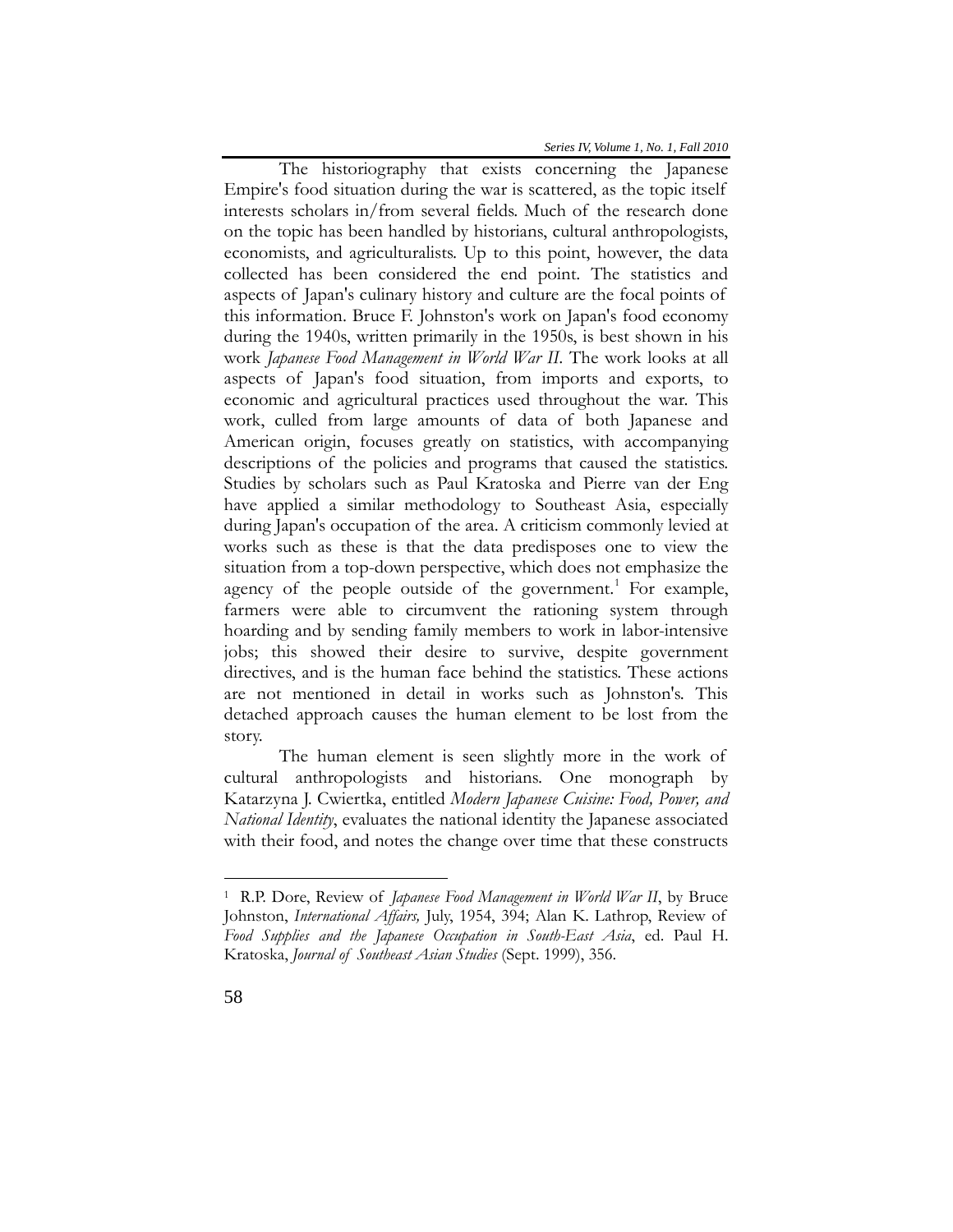$\overline{a}$ 

experience. The book shows how Western and Chinese culinary influences during the late  $19<sup>th</sup>$  century changed Japan's national cuisine. Other works, such as Naomichi Ishige's *The History and Culture of Japanese Food*, and Michael Ashkenazi and Jeanne Jacob's *The Essence of Japanese Cuisine*, discussed the food culture in Japan. All of these works, while more humanistic in nature, look at groups of people and extrapolate cultural experience from group experience. When looking at "culture," these scholars are viewing people in groups, as opposed to analyzing individual social experiences. This paper seeks to address this gap in the literature by focussing on the visceral experience of starvation during wartime Japan. The experiences of starvation, juxtaposed to the cultural lifeways of the population before the war, and using the statistical and factual data as a backdrop can bring out a more complete story. This approach is both valuable and original. By looking at starvation from this angle, we can see beyond the data to the lived experience.

The existing historiography does not adequately assess the scope of the Japanese government's role in allowing people to starve. The government's programs on food and food prices worsened the starvation crisis faced by the populace. Though the government needed to set limits on food prices and consumption during the wartime period, their policies were ineffective in combating the negative consequences that resulted. Imperial Ordinance 703, which came into effect on September 19, 1939, froze the prices of produce, including foods that were not perishable. These prices were frozen to the levels of September 18, the previous day.<sup>[2](#page-2-0)</sup> By doing this, the government intended to keep the prices controlled. However, pricefreezing favored the sellers who charged higher prices at the time of the law's passage. The system also kept in place prices that were raised due to seasonality of the product, as well as price lag due to production issues at the time.<sup>[3](#page-2-1)</sup> Before the government managed to freeze the price of perishable food items, however, the prices for these items became inflated. Fruit and vegetable prices rose by 87%,

<span id="page-2-0"></span><sup>2</sup> Office of Strategic Services, *Civil Affairs Guide: Price Control and Rationing of Food in Japan* (Washington, 1945), Appendix A, 1, Reel 6.

<span id="page-2-1"></span><sup>3</sup>Office of Strategic Services, *Civil Affairs Guide*, 1945.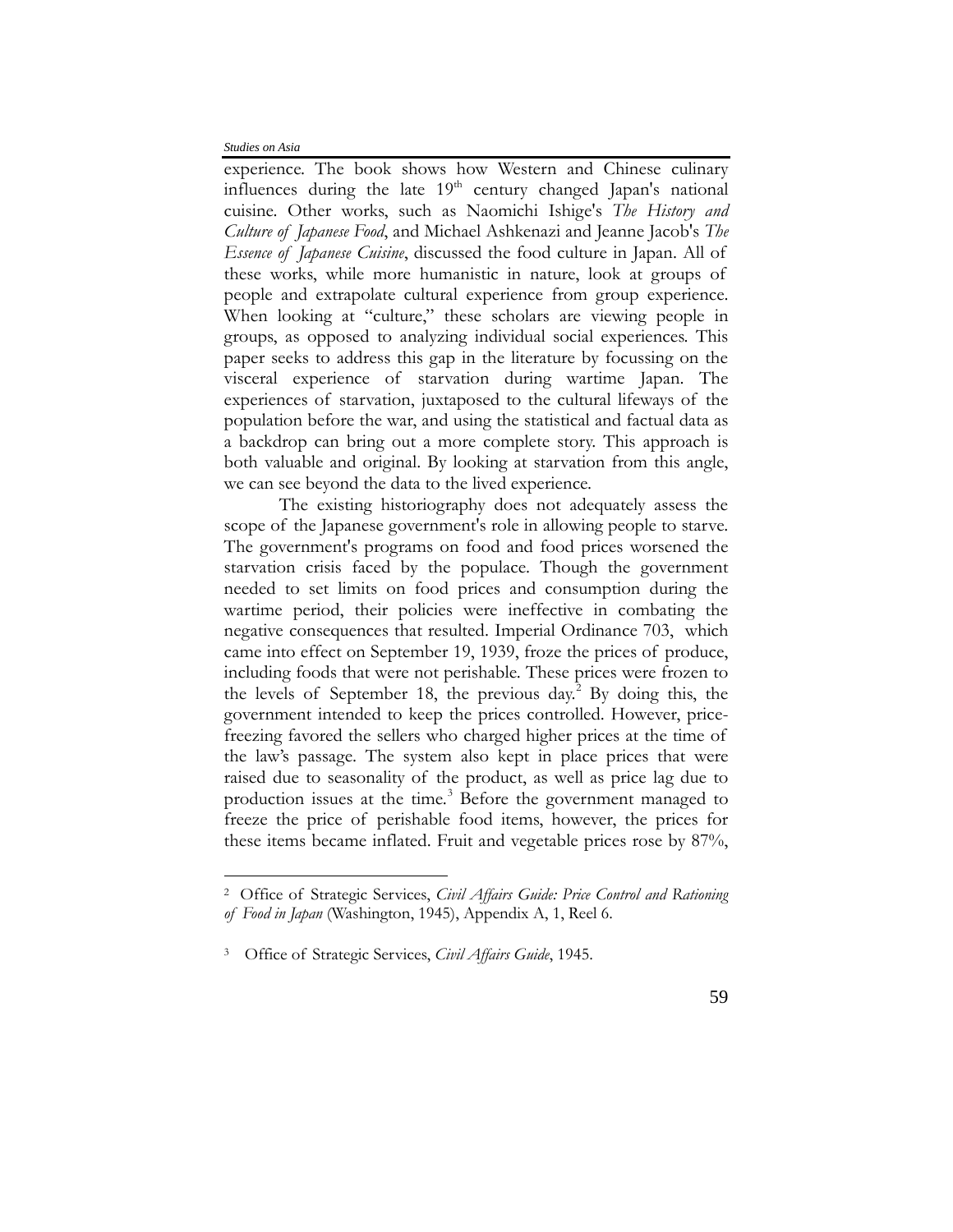while the price of seafood increased by  $107\%$ .<sup>[4](#page-3-0)</sup> These products, despite not being as important as rice in the Japanese diet, were still commonly consumed. Due to the fact that buyers were charged different prices under the price freeze system, the government found enforcement difficult. Policies such as these not only alluded to the troubles that would continue to face the Japanese populace during the war, but also showed the government's lack of ability or motivation to protect the citizens.

However, these troubles were best signified by the rationing system put in place by the Japanese government. Rice supplies came under government control in 1939, while rationing of consumer goods began on a local basis in 1940. By 1942, rice, wheat, barley, and rye were monopolized by the government. These grains constituted a significant portion of what were considered to be the staple foods of the country. Surpluses of these foods needed to be delivered to the government, where they were doled out first to the military, then sold back to local corporations. [5](#page-3-1) The rationing system relied on several factors to determine how much rice, the main staple, each family would receive. Family rations were dependent upon size, gender make up, the occupations of the family members, and any births, marriages, and deaths in the family. Older people, up to the age of 60, received higher rations. Jobs at this time were classified based on the intensity of the labor involved. Heavier labor created a need for more calories, which convinced the government to increase the rations for those who worked in these jobs.<sup>[6](#page-3-2)</sup> Men in the same job classification as women were given a larger ration, as well. larger families received larger rations. The government attempted to maintain the pre-war level of food consumption in the ration. However, by July 1945, the caloric intake for the staples ration had

<span id="page-3-0"></span><sup>4</sup>ibid

<span id="page-3-1"></span><sup>5</sup>ibid*,* 31.

<span id="page-3-2"></span><sup>6</sup> United States Strategic Bombing Survey, *The Effects of Bombing on Health and Medical Services in Japan* (Washington: Manpower, Medical Division, 1947), 40.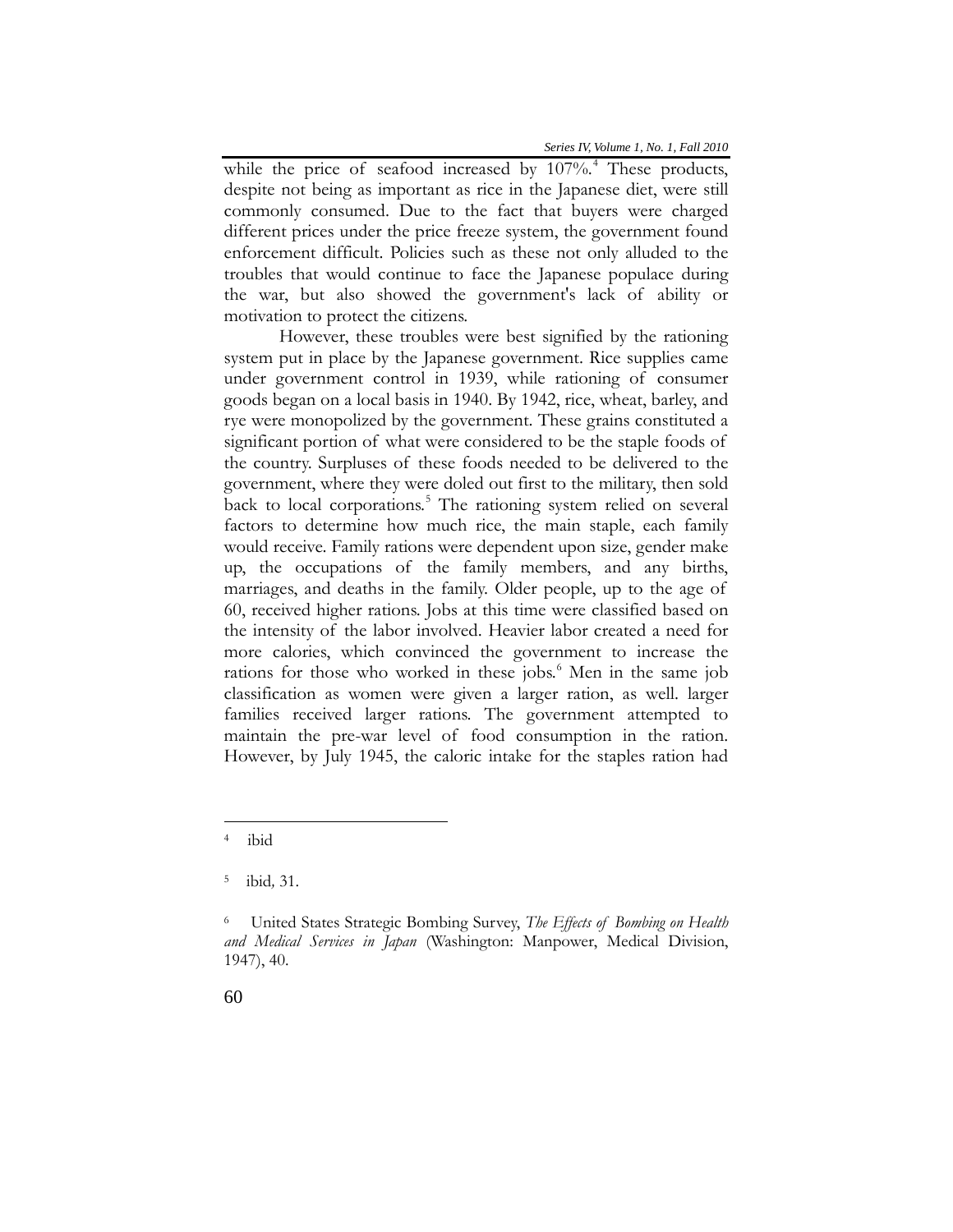been cut by 20%, which took the daily calories ingested down from 2,2[7](#page-4-0)0 to  $1,816$ .<sup>7</sup>

When determining the size of each family's ration, the government relied upon census data collected by neighborhood associations called *tonari-gumi*. The *tonari-gumi* not only collected this data, but also stored and delivered government rations, established communal kitchens, spied on members of the community, trained in firefighting to combat American fire bombing missions, and were given the task of being Japan's last line of defense in case of a foreign invasion of the home islands. As the *tonari-gumi* consisted of nine households, they tended to want to associate with people of their own economic status and belief systems.<sup>[8](#page-4-1)</sup> This made dealing with the *tonari-gumi* a necessary, yet unpleasant experience for those who did not share their positions. In her diary, Aiko Takahashi wrote:

> Whether it's rice, miso, soy sauce, fish, or meat, the distribution center people bow deeply and say unnecessarily flattering things to you. So what about that? Although we talk about "distributed goods," they certainly are not free. We pay money and buy these goods, but exchanges are not possible, and the distribution center personnel act as though they're doing this as charity, and as a result conversations with them are most unpleasant.<sup>[9](#page-4-2)</sup>

However, relying on the *tonari-gumi* allowed clever citizens to exploit loopholes in the ration system. Deaths of family members were not reported to the *tonari-gumi*. By this means, the families could collect the additional ration of a person who was no longer alive.<sup>[10](#page-4-3)</sup>

<span id="page-4-2"></span><sup>9</sup> *Ibid,* 171.

<span id="page-4-0"></span><sup>7</sup>Office of Strategic Services, *Civil Affairs Guide*, 43-44.

<span id="page-4-1"></span><sup>8</sup> Samuel Hideo Yamashita, *Leaves from an Autumn of Emergencies* (Honolulu: University of Hawaii Press, c2005), 16- 17.

<span id="page-4-3"></span><sup>10</sup>Office of Strategic Services, *Civil Affairs Guide*, 38.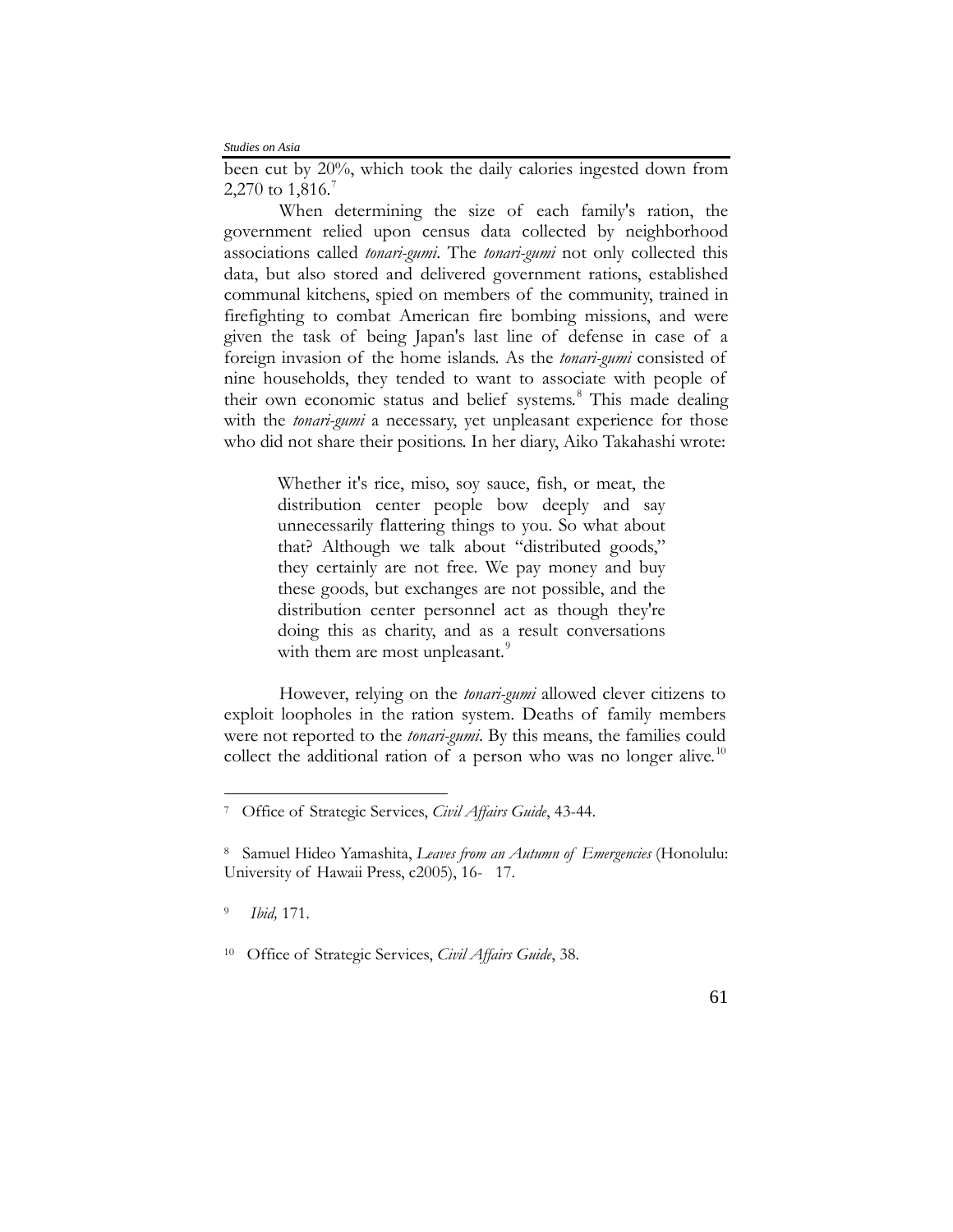workers who held desk jobs claimed to be undertaking heavy labor, in an attempt to collect on the larger ration enjoyed by those who in manual occupations. Tricking the government like this put a greater strain upon rice surpluses than necessary. Issues concerning the work ration also emerged. Before the war effort took a turn for the worse, the ration allocated to workers was distributed to their homes. As people became more desperate to supplement their dwindling rations, they began to skip work to either steal food or visit the black market.<sup>[11](#page-5-0)</sup> By 1943, male workers were absent for an average of  $7.2\%$ of their yearly work time, while women were absent for 9% of their work time.<sup>[12](#page-5-1)</sup> To combat this, the government adjusted the staple ration for workers. Laborers in the shipbuilding industry, for example, received an extra allocation of 140 grams until June 1944. This allocation increased between 60 and 170 grams, depending on the intensity of the labor. The importance of work, however, still could not compete with the need to provide food for themselves and their families; especially as the staple ration for the average citizen had declined throughout the wartime period.

As the war continued, however, the staple ration began to decrease. This has been previously noted in the 20% caloric drop from the pre-war level. The decrease may be attributed to the difficulties in transporting food surpluses from the rest of Asia to the mainland. The Japanese government's reliance on imports, along with the increasingly effective Allied blockades, created a deficiency in the amount of food available to the citizens. [13](#page-5-2) The total rice imports between November 1939 and October 1940 came to 1,675,000 tons, while those between November 1944 and October 1945 amounted to  $236,000$ .<sup>[14](#page-5-3)</sup> The lack of imports forced the government to cut back on supplies sent to restaurants and shops,

<span id="page-5-0"></span><sup>11</sup> United States Strategic Bombing Survey, *Effects of Bombing*, 19.

<span id="page-5-1"></span><sup>12</sup>United States Strategic Bombing Survey*, Effects of Bombing* 73.

<span id="page-5-2"></span><sup>13</sup> Bruce F. Johnston, *Japanese Food Management in World War II* (Stanford: Stanford University Press, 1953), 136.

<span id="page-5-3"></span><sup>14</sup> *Ibid*, 136.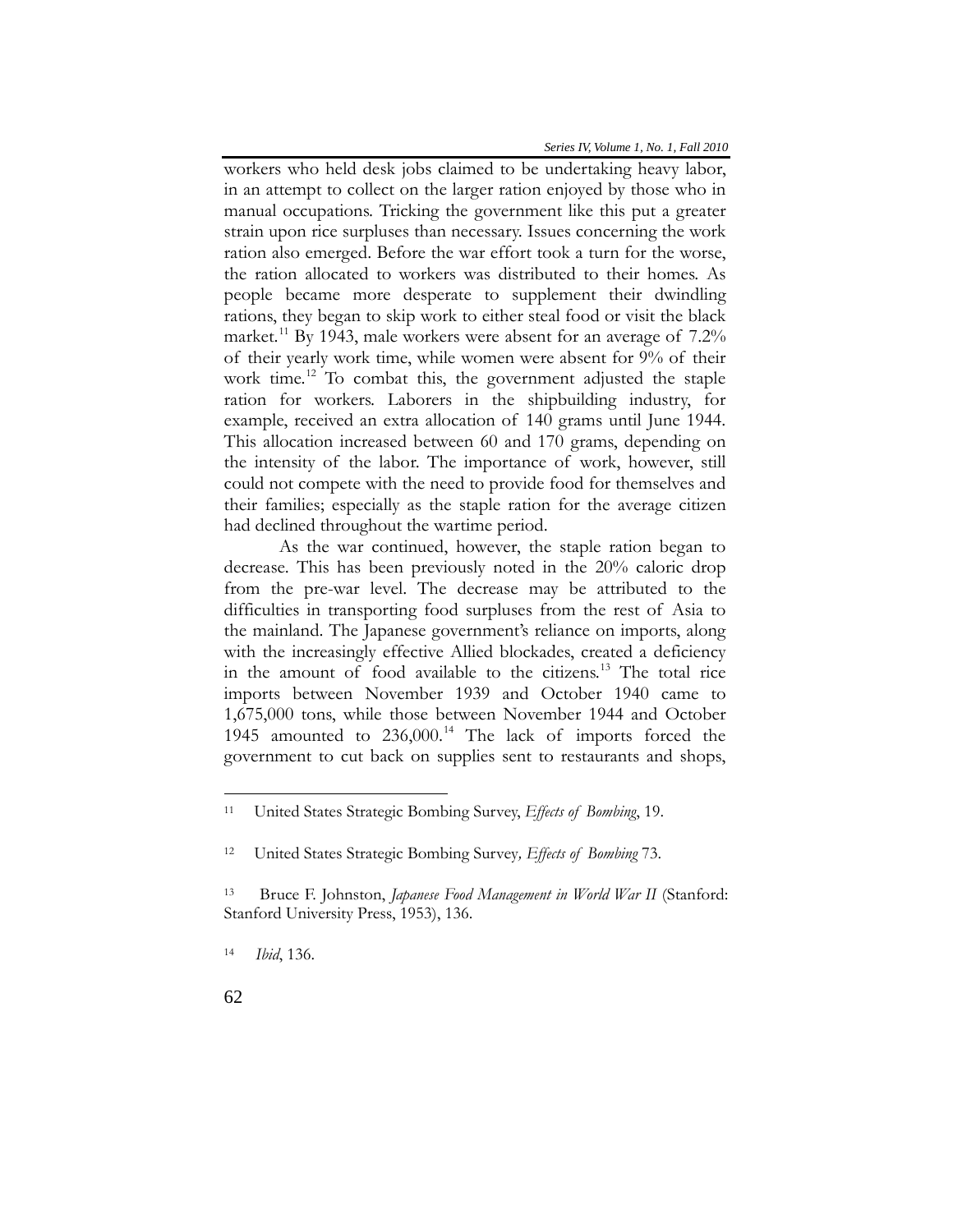$\overline{a}$ 

severely harming Japan's food industry. Hiroyo Arakawa, the wife of a baker living in Tokyo, describes her town as one rife with activity, with many food shops before the deterioration of war situation.<sup>[15](#page-6-0)</sup> As supplies began to dwindle, the bakery's business model was forced to change. Arakawa wrote:

> For a while we had a supply of Shanghai eggs. They were powdered eggs. You added water and mixed it in the blending machine, but they didn't get frothy like real eggs, and the *kasutera* wouldn't rise either. Eventually, even they became unavailable, so we had to change our business to sandwiches. There was no more sugar. We'd buy ten loaves of bread, slice them as thin as possible, fill them with whale ham. There wasn't any real pork ham anymore. We knew someone who worked at a marine-products lab. Those bureaucrats there had unlimited butter. We got butter from them. $16$

Eventually, the family had to turn over all metal products to the military, give up their business, and flee the city to escape American bombing. This example was not unique. Many people had to either change or abandon their businesses,. All restaurants were effectively shut down by 1944, due to the scarcity of produce, and also because the government considered restaurants a luxury. Fukumi Watanabe of Fukuoka mused: "there was nothing to be sold in confectioneries, rice cake shops, or vegetable shops. The colors disappeared from towns."<sup>[17](#page-6-2)</sup> many of the men who worked in the food industry were

<span id="page-6-0"></span><sup>15</sup> Haruko Taya Cook and Theodore F. Cook, *Japan at War: An Oral History* (New York: New Press, 1992), 177-178.

<span id="page-6-1"></span><sup>16</sup> Cook and Cook*, Japan at War*, 1992, 180. *Kasutera* is a Japanese sponge cake, similar to cakes seen in Portugal, where the name "castella" is derived. Made with flour, eggs, syrup, and sugar.

<span id="page-6-2"></span><sup>17</sup> Frank Gibney, ed., *Senso: the Japanese Remember the Pacific War* (New York: M.E. Sharpe, 2007), 199-200.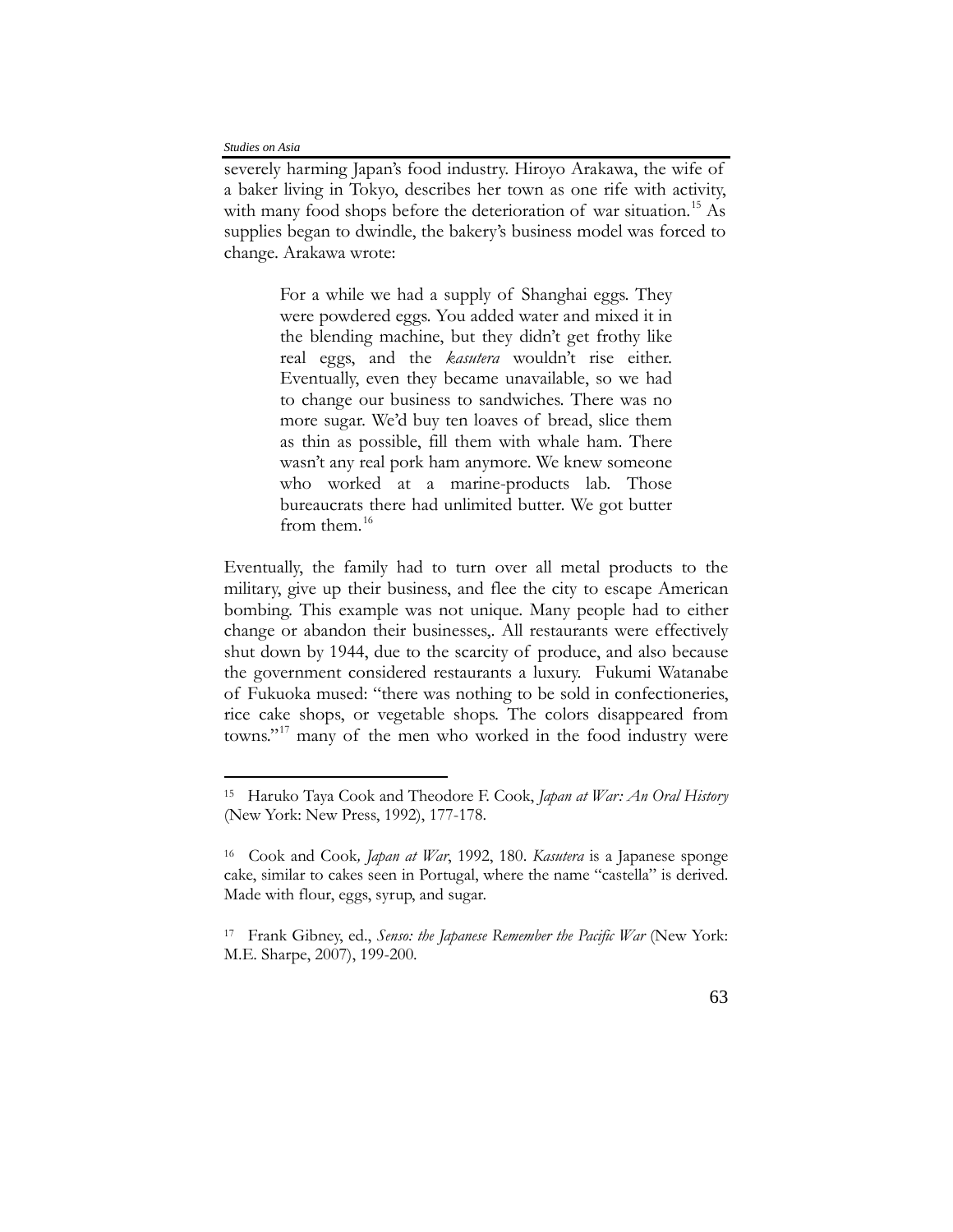drafted either into the military or into industrial factories, in an attempt to speed up production of war materials. The belief that Japan could still win the war with the spirit of every Japanese subject still existed. However, without proper nutrition, caused by the government's ever-changing, decreasing ration, this spirit was weakening along with their bodies.

The decreasing supply of rice, fruits, and vegetables made it necessary to replace these items with other foods. Wheat, barley, potatoes, soybeans, and coarse grains were all used throughout the war to replace the rice ration.<sup>[18](#page-7-0)</sup> These foods, however, were not always put into the ration based on caloric value, and each provided different amounts of nutrients. While the soybeans, for example, contained more protein than rice, the amount of carbohydrates and calories provided were significantly less.<sup>[19](#page-7-1)</sup> This meant that the government was not providing the populace with enough energy to perform their daily tasks. Tsunejiro Tamura of Kyoto wrote: "because my body is not getting enough nutrients, I tire easily. Most of my countrymen are going through the same thing."<sup>[20](#page-7-2)</sup> This encouraged people to try to supplement their rations. This worked against the government's desire to stockpile as much food as possible for the military. The government policies of keeping down the level of food consumption did not work as desperate people found ways to subvert the government policies.

. As the demand for consumer goods increased in contrast to the decreasing supply, the black market became the place to buy goods that had disappeared from Japanese homes. Despite the fact that the police strictly enforced government regulations against illegal transactions and distribution of food, the black marketeers never sold in the same place for too long, and, at times, even had connections with the police. Food that had just been harvested ended up on the

<span id="page-7-0"></span><sup>18</sup> Johnston, *Japanese Food Management,* 1953, 156.

<span id="page-7-1"></span><sup>19</sup> Naval Medical Research Institute, *Far Eastern Nutritional Relief, Japanese Culture* (Washington: Office of the Chief of Naval Operations, Navy Dept., 1944), 15.

<span id="page-7-2"></span><sup>20</sup> Yamashita, *Leaves from an Autumn*, 2005, 85.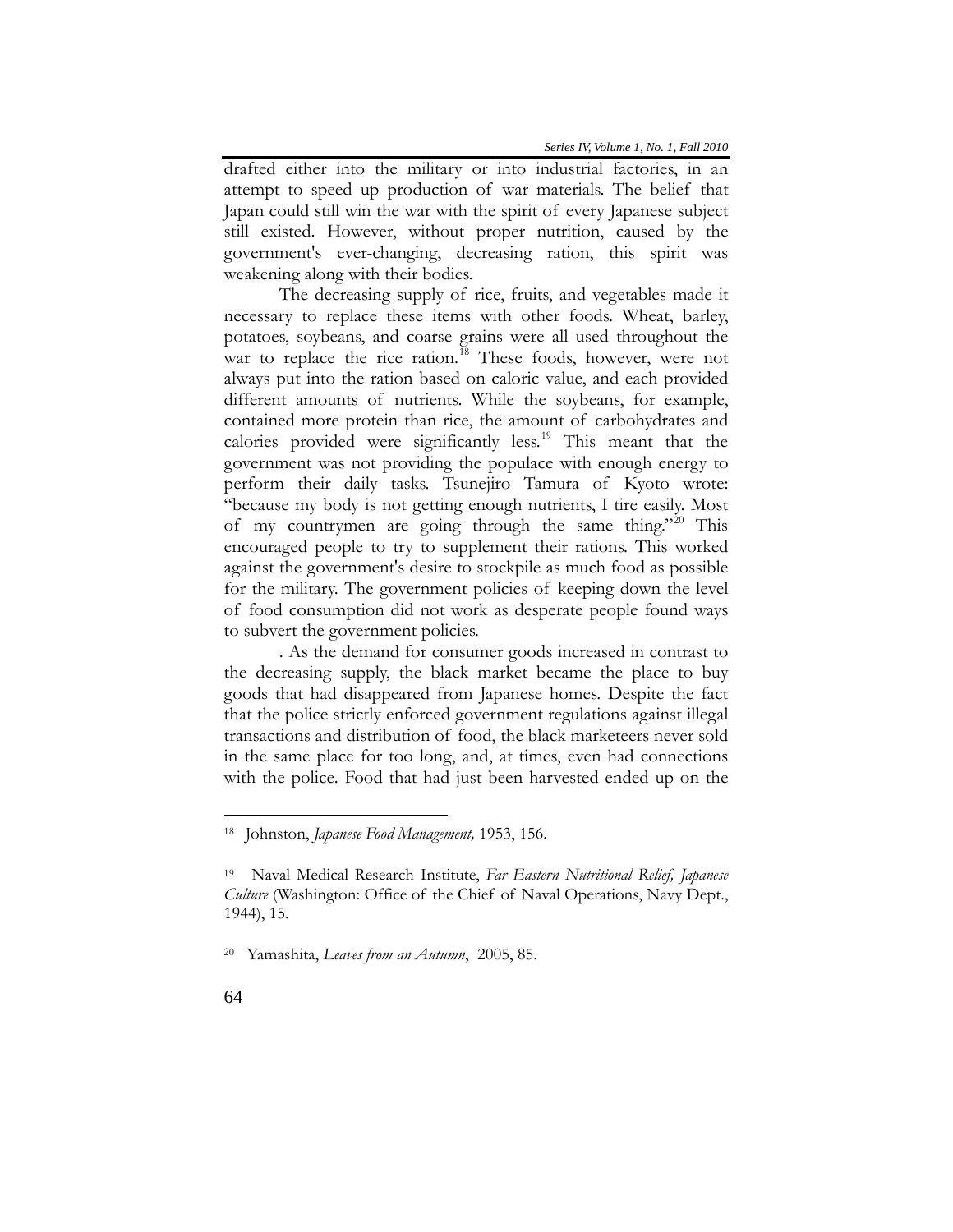black market in large quantities. By allowing this to happen, the government did not show enough motivation to place stronger protections around these resources. The police had more luck catching those who bought and stole food off of the black market. Those who were caught buying from the black market would be jailed for two to three days.<sup>[21](#page-8-0)</sup> For a while the social stigma of buying off the black market prevented people from engaging in this kinds of activities; but overtime the the stigma dissipated.The story of Hideshiro Kameo, a professor of German at Tokyo Higher School, and his wife demonstrates the consequences of following the government's rationing program. Professor Kameo instructed his wife not to buy anything from the black market, and only take rationed items. Over time, the Kameos became malnourished and bedridden. The professor and his wife eventually died of malnutrition.<sup>[22](#page-8-1)</sup> Had his wife bought products off of the black market, their chances of survival may have increased.

Tsunejirō Tamura, a retired billiard parlor owner living in Kyoto, frequently discussed the prices of black market products in his diary. In a July 16 entry, Tamura noted the disparity between public, official black market, and black market prices. In one example, Tamura showed that 1.6 ounces of sugar was sold at a public price of 45 yen, while the official black market price was 13 yen, and the actual selling price on the black market was 17 yen.<sup>[23](#page-8-2)</sup> The desire of the black marketeers to make a profit caused them to cheat the populace of much needed food, while the police were unable to completely stop the markets that had already cropped up. Even local institutions, such as the electric company, became involved in the black market.

Kiyoko Kagi, a young adult at the end of the war, lived in a world where the black market had become a prominent fixture of society. In her story, she noted how well off the black marketeers

<span id="page-8-0"></span><sup>21</sup> Richard L. Gage, trans., *Women Against War* (Tokyo: Kodansha International, 1986), 103.

<span id="page-8-1"></span><sup>22</sup> Gibney, ed. *Senso*, 2007.

<span id="page-8-2"></span><sup>23</sup> Yamashita, *Leaves from an Autumn*, 2005.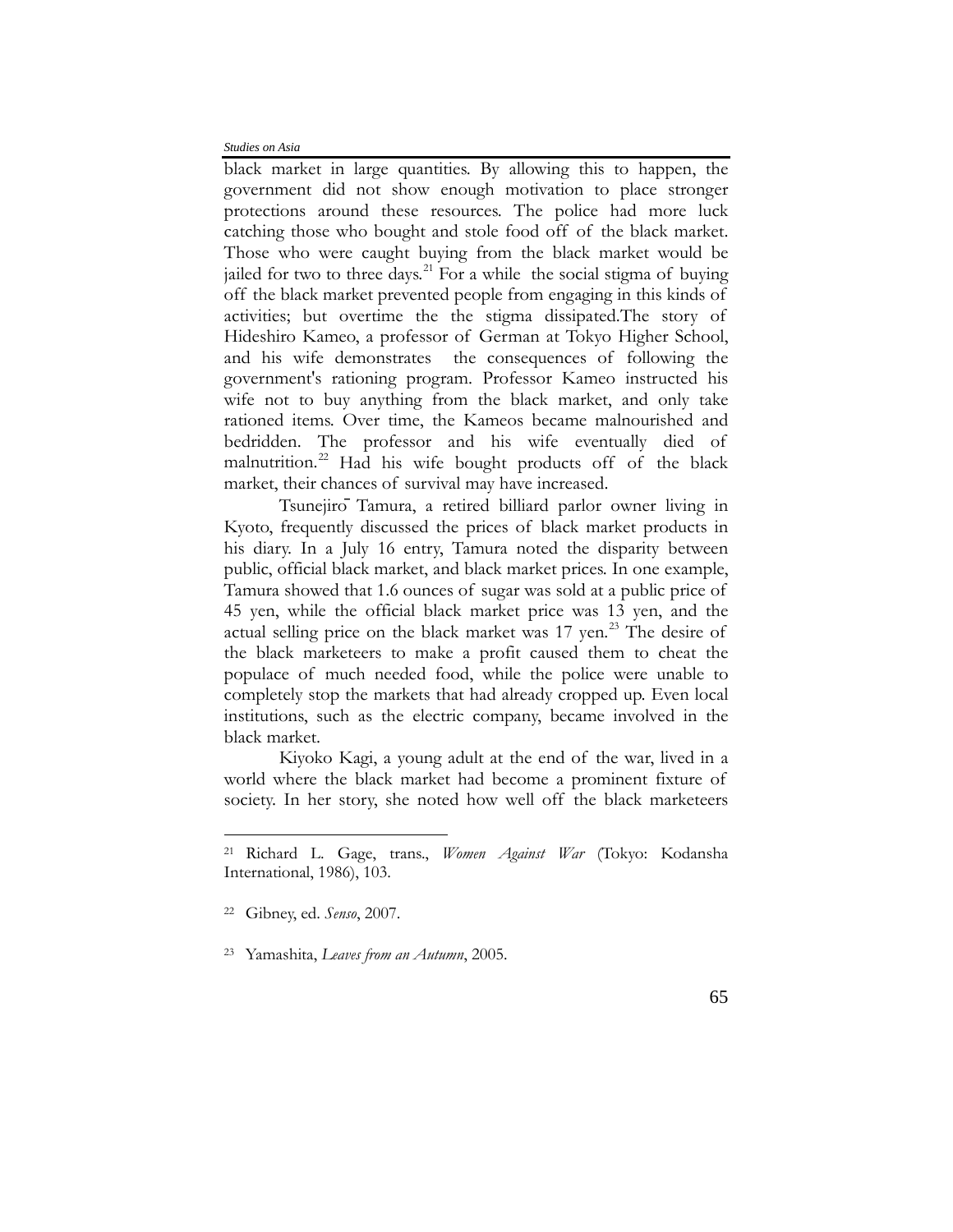were, and lamented the allure of such a world to the old and young alike.<sup>[24](#page-9-0)</sup> Stealing and selling were par for the course, and even children became black market dealers. Kagi wrote: "it was like a festival, some people bargaining furiously, others buying as much as they could carry."<sup>[25](#page-9-1)</sup> Despite these criticisms, the black market managed to keep many civilians from starving. When discussing the issue of stamping out the black market with the American officials during the occupation period, Tokyo's chief of police stated, as he looked out the window at a crowded street: "there are a lot of people out there. And they're all alive, too. Well, if they hadn't been getting a little something from the black market, there wouldn't be many of them alive."<sup>[26](#page-9-2)</sup> The survival of these people, thanks in part to the black market, is a testimony to the resilience of people, proof of the desperate situation and the government's inability to fully provide for the population. Though they survived, they were extremely malnourished.

The declining nutritional value of the Japanese diet during the war could be attributed to a few factors. The first of these was the lack of rice surpluses needed to maintain the staple foods ration. As mentioned above, Japan built up surpluses with crops grown locally, as well as imports from Korea, Manchuria, and areas in Southeast Asia. Though the amount of rice yields per-acre of farmland remained relatively unchanged during the war, the increasing needs of the military, the lack of workers able to do agricultural jobs, and the inability to bring rice imports in due to interference from the Allied forces hampered the ability to feed the populace. Rice was replaced in the ration with wheat, barley, soybeans, potatoes, and rye. The nutritional makeup of these foods varied, and they each provide a different amount of calories. The disappearance of fish, fruits, and vegetables caused the levels of protein, vitamin C, and other nutrients to sharply decline. Nurses working at Aiiku Hospital in Tokyo in June 1944, for example, ate 54.1 grams of protein and 1,475

<span id="page-9-0"></span><sup>24</sup> Gage, trans. *Women Against War*, 1986, 103-104.

<span id="page-9-1"></span><sup>25</sup> *Ibid*, 104.

<span id="page-9-2"></span><sup>26</sup> Johnston, *Japanese Food Management*, 1953, 163.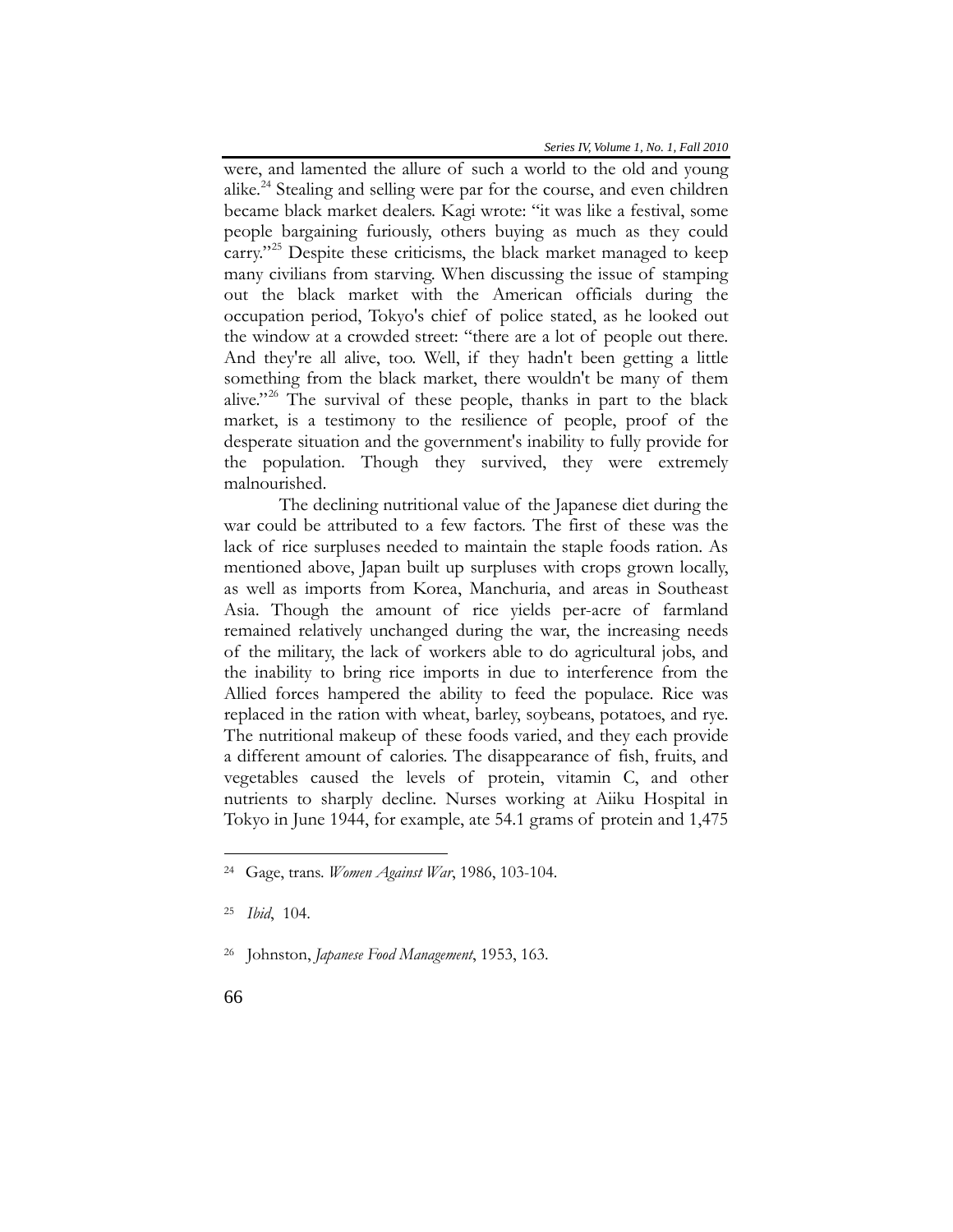calories in a day, which constituted only 72% and 67% of the intake the Institute for Nutrition recommended, respectively.<sup>[27](#page-10-0)</sup> This, in turn, negatively affected the immune system, which could help to explain the general increase in cases of diseases such as dysentery, tuberculosis, beriberi, gastrointestinal disease, and typhoid fever. Children throughout the country were getting shorter and weighing less, compared to children their age back in the early 1930s.

The declining health of children population throughout the country was caused by several factors. One very obvious cause was the lack of nourishment these children were receiving. Ichiro Manabe, a primary school student during the last years of the war, mentioned rice gruel several times throughout his diary as the meal of the day. On July 17, less than a month before the emperor read his Imperial Rescript, signifying Japan's surrender to the Allies, his gruel contained "tofu, wheat gluten, pumpkin squash, and eggplant."<sup>[28](#page-10-1)</sup> The next day, however, the same gruel, which Manabe described as "dry and tasteless," contained just a portion of wheat gluten and some seaweed.<sup>[29](#page-10-2)</sup> Though this meal included a small slice of salmon and some pickled radish, the amount of nutrients provided in these portions was probably negligible. A student at another school named Shoji Takezawa, had a similar experience at the end of the war. Takezawa reminisced:

> They were listening to the radio. It was the Emperor's broadcast. Perhaps because I started listening partway through, it was hard for me to hear his voice. To be truthful, his voice sounded as weak as I felt. I wondered if the Emperor, like us, hadn't yet eaten his lunch. This thought made me realize how hungry I was, and it made me want to eat

<span id="page-10-1"></span>28 Yamashita, *Leaves from an Autumn*, 2005, 237.

<span id="page-10-0"></span><sup>27</sup>United States Strategic Bombing Survey*, Effects of Bombing on Health,*  1947*,* 74.

<span id="page-10-2"></span><sup>29</sup>Ibid., 237.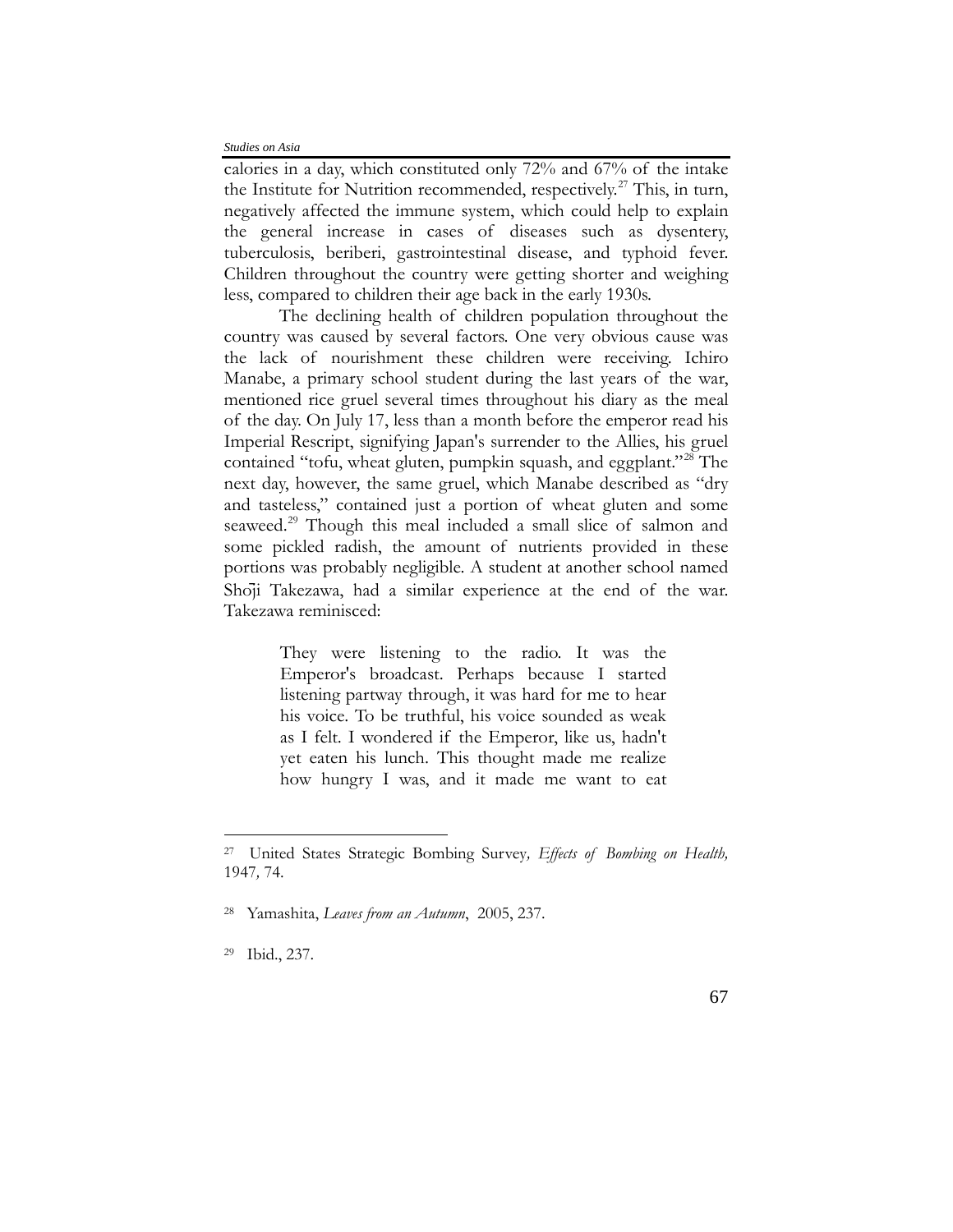pumpkins, potatoes, and sweet-potato-flour cakes all the more. $30$ 

Along with the Japanese government, the American government, through their military maneuvers, contributed to the starvation experienced by the Japanese populace. These maneuvers were not only directed at the main islands themselves, but also the seas surrounding Japan, as well as the channels that connected all of Asia. The decreasing amounts of imported materials coming in from the rest of Japan's empire to the mainland represented the tides of the conflict turning, showing the advantage held by the Allied forces. Food that was mostly imported from other areas suffered the greatest decline. Sugar, for example, was produced and imported from areas far away from the large cities. Between 1930 and 1934, Japan, including the Ryūkyū Islands to the south, produced around 110,000 tons of sugar annually.<sup>[31](#page-11-1)</sup> This made up only  $10\%$  of the county's annual consumption, while imports from Taiwan and other areas in Asia provided the remaining amount.<sup>[32](#page-11-2)</sup> By 1945, production of sugar on the Ryūkyū Islands had fallen off, while Allied forces in the area kept imports from entering the country. Only 132,000 tons were allocated for household, industrial alcohol, and other industrial uses.<sup>[33](#page-11-3)</sup>

While blockades were effective in slowly malnourishing the Japanese populace, bombing the country itself was a more direct course of action that ensured more immediate results. The bombing of Japan towards the end of the war mostly occurred in the larger cities and areas with concentrated populations. Fire bombing was particularly effective against the Japanese, due to the combustible materials with which they built their houses and buildings. Bombing attacks by the American forces did not intentionally target food stocks, due to the fact that the storage areas, as well as the

<span id="page-11-0"></span><sup>30</sup> Gibney, ed. Sensō, 2007. 255.

<span id="page-11-1"></span><sup>31</sup> Johnston. *Japanese Food Management*, 1953.42.

<span id="page-11-2"></span><sup>32</sup>Ibid, 42.

<span id="page-11-3"></span><sup>33</sup>Ibid, 160.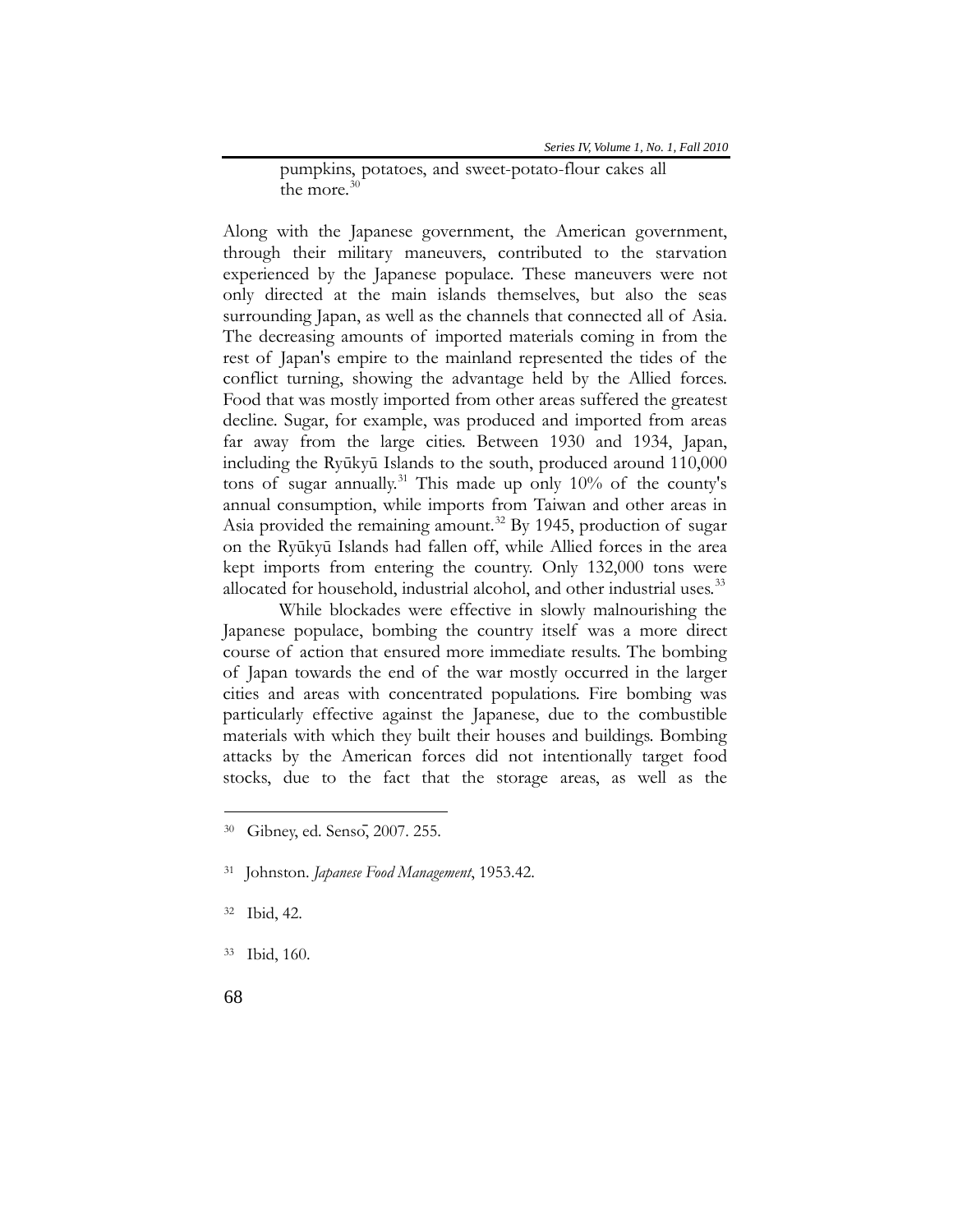$\overline{a}$ 

manufacturing buildings were dispersed throughout the country. As food production had already fallen off, the bombing of many areas of food production and distribution was merely another factor that contributed to the decline of Japan's food economy. Despite the fact that food stocks were not intentionally targeted by the American forces, food damage was part of the spill-over damage attributed to these bombs. By the end of the war, the Japanese had lost 221,591 metric tons of food due to the bombs, withholding the indeterminate amount that had been lost in homes and in transit.<sup>[34](#page-12-0)</sup>

Though the civilians suffered immensely under these conditions, the war effort placed the greatest emphasis on the needs of the soldiers and the military. The demanding, abusive nature of life in the Japanese military during World War II allowed for very few escapes from this life. The indoctrination within Japan's military life required, according to higher ranking officials, regular violence to keep the ideals of the army firmly in place. A soldier was taught to only think of defeating the enemy, or, when that possibility did not exist, to throw himself into the sea for the sake of the Japanese race. Food, in some ways, served as a way for the soldiers to gain revenge upon the establishment that so often beat them down, and to remove themselves from their situations. One story, told by Michi Fukuda, showed the lengths that abused soldiers would go to, in hopes of getting revenge upon their superior officers, while hoping to dissipate some of their pent up rage. Fukuda watched one day as a fellow soldier was abused and humiliated by his superior officers. Fukuda then wrote:

> The next morning I saw the first-year soldier, who was on kitchen duty, intently scratching his head so that his dandruff flakes would land in the miso soup and rice on the tray. Offering them "dandruff rice" seemed to be the customary way to even the score with the commanding officer and the squad leaders. The night of our surrender, I witnessed many soldiers beating up several of the mean-spirited officers, who were screaming, "Forgive me, forgive

<span id="page-12-0"></span><sup>34</sup>United States Strategic Bombing Survey, *The Effects of Bombing on Health*, 1947, 741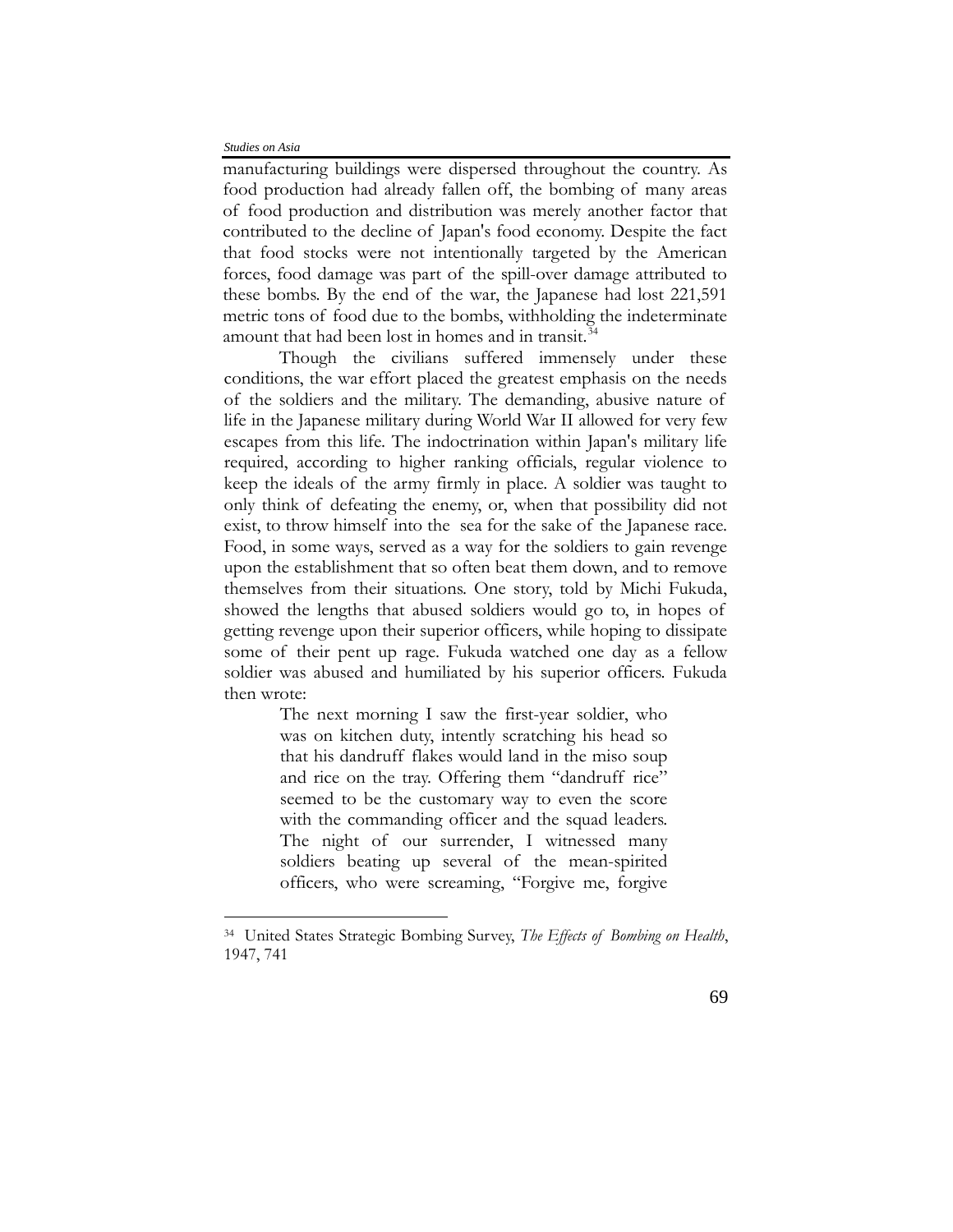me"! This scene was also so fierce that I wanted to cover my eyes.<sup>[35](#page-13-0)</sup>

Despite the government's inaction when dealing with the mistreatment of their soldiers, they very rarely, during the early and middle parts of the war, starved to the extent that their families and friends back on the mainland did later on. Rations for soldiers were noticeably higher than those of average citizens, as the Japanese government divided materials up with a bias towards the military. This policy was not a new one. Even in the early years of the twentieth century, as Japan's military power began to greatly increase, emphasis was placed on the quality of food provided to soldiers. Dishes such as curry rice, beef stew, fried biscuits, and *oyakodon* were popular with the navy by 1935.<sup>[36](#page-13-1)</sup> Katarzyna Cwiertka noted the large amount of protein available in these dishes, which turned itself into necessary energy.<sup>[37](#page-13-2)</sup> However, as mentioned throughout this work, the declining ability of the government to protect the food economy also caused increasing rates of starvation amongst the soldiers of the Japanese army.

With the war effort dispersed through the whole of Asia, the food situation became a precarious one for the soldiers. They could not expect a stable food distribution system. Because food produced in Japan's various colonies were not only being used for the soldiers but were also being sent to Japan to feed the population at home. Food took on a new meaning when it became scarce. When describing his forced landing on the island of Biak, off the northeast coast of New Guinea, to his fellow soldiers, Yasuo Itabashi wrote:

> So I described how the brave warriors of Biari Island had three *kanpan* a day as their main food and a rice

<span id="page-13-0"></span><sup>35</sup> Gibney, ed. *Sensō*, 2007, 41-42.

<span id="page-13-1"></span><sup>36</sup> Literally "parent and child bowl." Refers to the use of both simmered chicken and egg as the main ingredients. Katarzyna Cwiertka, *Modern Japanese Cuisine: Food, Power, and National Identity.* London: Reaktion Books, 2006, 73-74.

<span id="page-13-2"></span><sup>37</sup> *Ibid,* 74.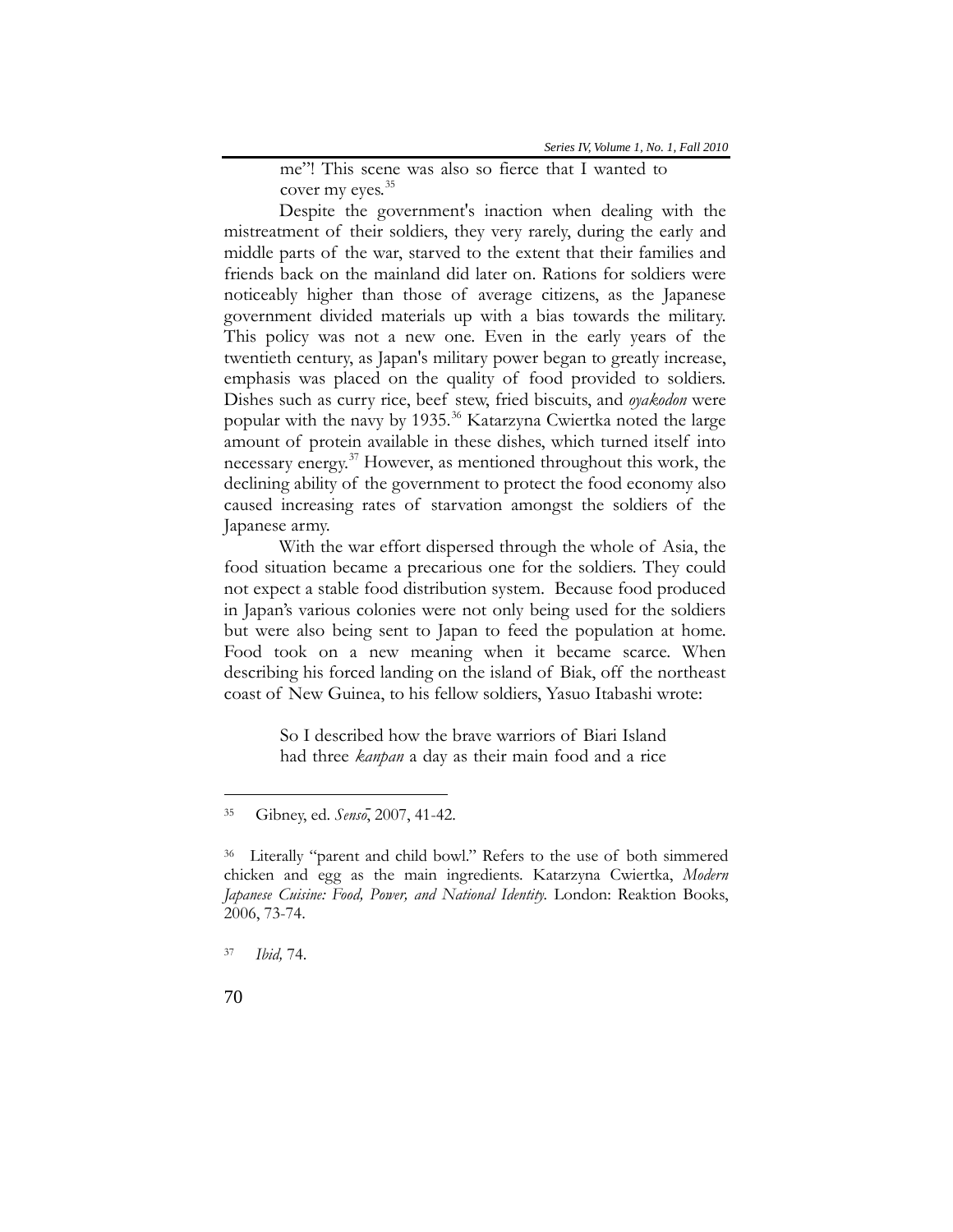$\overline{a}$ 

allotment of one rice ball for dinner. When I talked about accepting that one rice ball, filling our canteens with the water that dripped into our bunker, and men going off on raids every night, the brave warriors, all of them combat veterans, sniffed and blinked through tears.<sup>[38](#page-14-0)</sup>

Starvation, in this way, became a medium to express the duty and fighting spirit of the Japanese soldier. To bring about the nation's ultimate victory, all Japanese needed to work and suffer to ensure that they had enough spirit to continue the fight. Itabashi, an example of a soldier who subscribed to the military's nationalistic train of thought, used food to emphasize his struggle, while showing how even the average foot soldier could contribute to the final victory. At the same time, food, in a poetic and decidedly Japanese way, could be used when discussing military affairs such as promotions. Hidehachi Nishimura, when confronted by an older person concerning his lack of motivation to gain stars, which symbolized advancement in rank, explained himself thus:

> ...If someone else was kind enough to purchase the o-shiruko, brought it to me, and asked me to drink it, then I would be happy [to] do so. Stars are something I simply cannot care less about, exactly like the o-shiruko when I do not care to have it. Neither do I wish to earn one by lowering myself and working hard obsequiously. Just being a private first-class is enough for me. Promotions will not make me happy, and I would not become overly excited even if my pay went up by a yen or two. If

<span id="page-14-0"></span><sup>38</sup> Yamashita, *Leaves from an Autumn*, 2005., 75. *Kanpan* are hard biscuits that were staples of the Japanese military diet. They became popular with civilians due to, according to Cwiertka, the popularity of the military, the lack of cooking fuel and equipment, and their higher caloric value than rice (Cwiertka 127-128).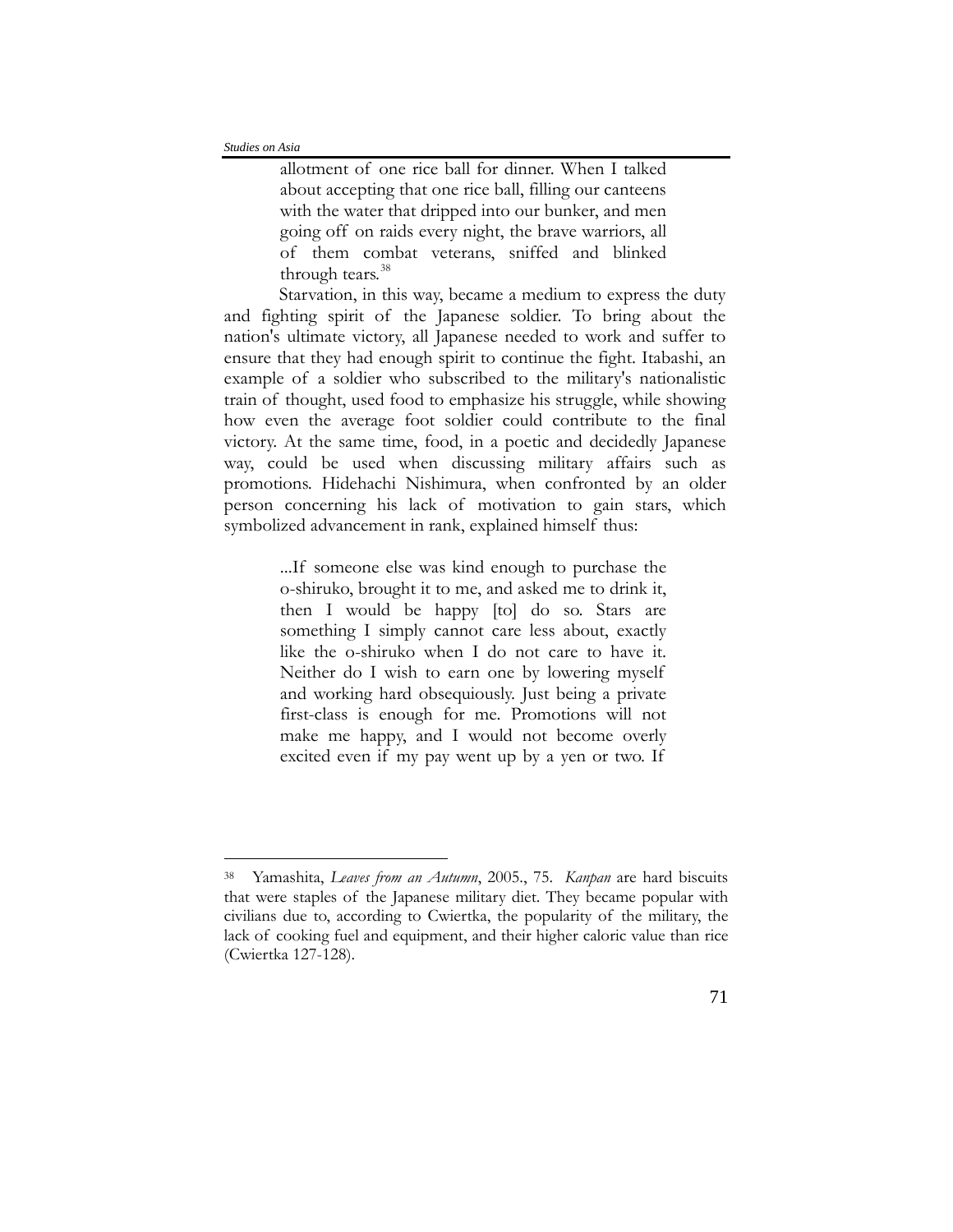they actually offered to give me a raise, however, that would be no problem and I would gladly take it.<sup>[39](#page-15-0)</sup>

The sustenance of the Japanese Empire, which reached into Southeast Asia, and included Korea, Taiwan, Manchuria, and areas of Northern China, required not only the presence of the Japanese military, but also that of Japanese citizens. These citizens, in some cases colonists, were necessary not only to uphold the values held in the rhetoric of Japan's policy of creating a Greater East Asia Co-Prosperity Sphere, but also to redirect foreign goods towards Japan. The enthusiasm created by Japan's access to new territory convinced many citizens to leave the mainland to colonize the rest of Asia. This effective government campaign motivated the citizens to attempt to contribute to this "just" cause. Food became an important factor in convincing these citizens to participate. Yoshie Fukushima, the wife of a businessman in Manchuria, reaped the benefits of Japan's strength in the area. The abundance of food was a beacon of hope. Fukushima wrote: "we had all the food we wanted---cans of bamboo shoots, dried tofu without limit, and shiitake and other mushrooms. Whenever people came, I fed them."<sup>[40](#page-15-1)</sup> Food, to her, was a motivating factor in her decision to migrate. In the same passage, she recalled: "in Japan there was so little already. Clothing was rationed and food had begun to disappear. Simply having so much food made Manchuria attractive."<sup>[41](#page-15-2)</sup>

However, the war effort started to take its toll on the size of the Empire. Allied military victories chipped away at the size of the empire. The arrival of Allied forces in these areas frequently meant, for the Japanese abroad, death or disgrace in escape. While fleeing the Allied forces, the government did not provide completely secure passage. Families and soldiers alike fled from Manchuria with the

<span id="page-15-0"></span><sup>39</sup> Joseph L. Quinn; Midori Yamanouchi, trans. *In the Far Away Mountains and Rivers*. Scranton: University of Scranton Press, 2005. *O-shiruko* is a sweet soup or porridge made from *azuki* (red) beans.

<span id="page-15-1"></span><sup>40</sup> Cook and Cook. *Japan at War*, 1992., 60.

<span id="page-15-2"></span><sup>41</sup> *Ibid*, 60.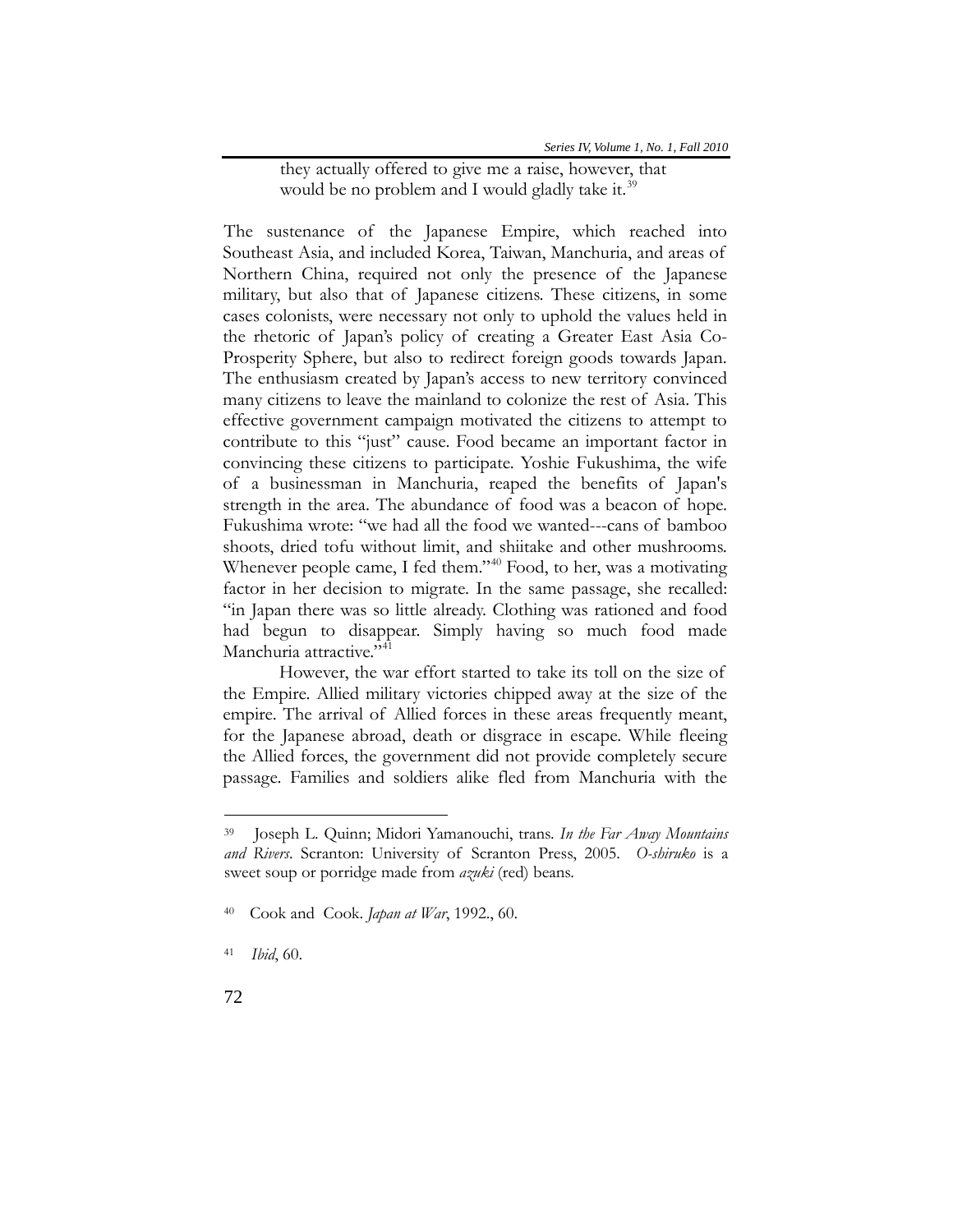$\overline{a}$ 

Russians nipping at their heels, while the Japanese in Southeast Asia suffered in the jungles, with the approach of the Americans constantly at the forefront of their minds. With food supplies compromised, the Japanese soldiers and citizens suffered from similar experiences of starvation. A lack of nutrition led to illness and death. This starvation, coupled with the bleak situation staring them in the eyes, brought forth, at times, the darkest acts of desperation a human being can commit and bear witness to.

For soldiers, the food situation during the high point of Japan's dominance of Asia was relatively stable. In many cases, such as those of Burma and Malaya, the high ranking officials of the government and the military impressed upon the soldiers a policy of self-sufficiency. In turn, the soldiers introduced this concept to the native populations of the area. By enacting such a policy, the Japanese hoped to avoid creating massive food shortages in the mainland or other areas. Cutting off one's dependency upon other areas created a sense of achievement and strength. One example of this, recollected by Isawo Aihara, a sergeant stationed in Burma, describes the process of diverting a channel of a river to the Japanese base, which provided the soldiers with fish, an extremely important commodity, due to the lack of other sources of protein in the area. The fish collected amounted to about one bucketful, which was then salted and dried.<sup>[42](#page-16-0)</sup> Seriyo Yamashita, a captain stationed in another area, noted an incident that shows the Japanese soldiers responding to the policies of self-sufficiency placed upon them. Yamashita wrote:

> At that time only half of the troops had arrived due to the long and tedious trip from Thailand, so priority was given to transportation of troops. Supplies had not accumulated, so we were faced with a shortage of food. Each department was allocated a part of the nearby mountains where we dug deep in the earth to get yams. This was quite different from my war

<span id="page-16-0"></span><sup>42</sup> Kazuo Tamayama and John Nunneley, trans. *Tales by Japanese Soldiers of the Burma Campaign, 1942-1945*. London: Cassell, 2000., 101.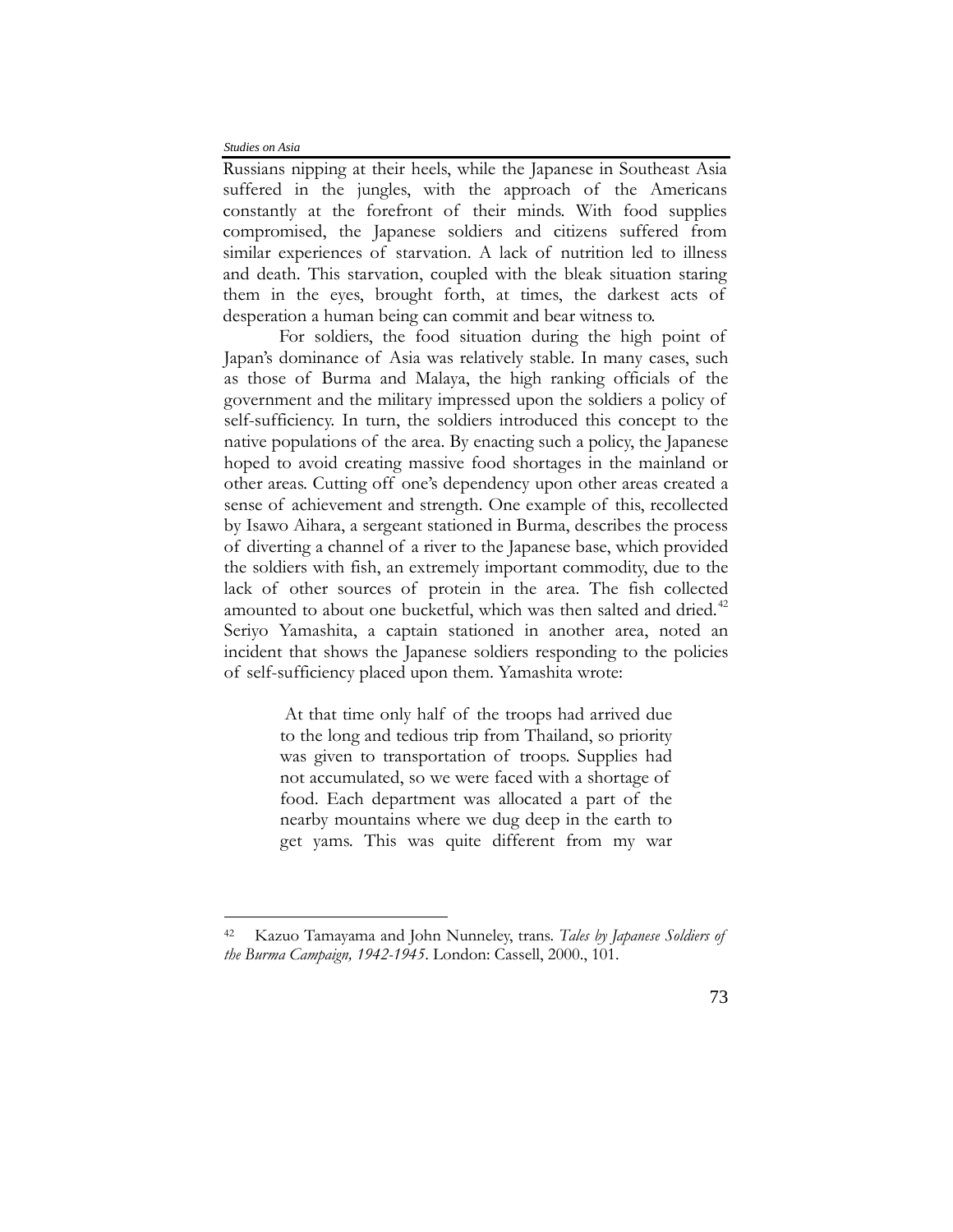experience in China and I felt that I might not come home alive.<sup>[43](#page-17-0)</sup>

This policy could not, however, stop the arrival of Allied forces in Japanese territory, as they beat the Japanese out of the sea and onto land. Separated not only from their new homes, but also their homes in Japan, the civilians and soldiers living abroad shared similar experiences. Deprivation bound people together. The story of Sakie Maki, a colonist who followed her husband to Manchuria in March 1944 to live on an agricultural commune, merely exemplified the stories that were becoming more common throughout the empire. Though their lives were quiet and happy for over a year, the arrival of the Russians in August 1945 shattered this life. With only a week's worth of food, Maki left her commune, hoping to meet up with other Japanese. However, the journey was extremely difficult, cutting into her food supplies. "Sipping dew from the grass and gnawing raw potatoes, we longed for our homes as we watched smoke floating upward from the chimneys of distant houses," Maki wrote.<sup>[44](#page-17-1)</sup> However, even this small amount of nourishment ran out. Maki recollected:

> We tied strips of cloth to one another so that no one would get lost as we traveled through the night. All we had to eat were wild chives and grape leaves. With no water at all, we were sometimes reduced to drinking our own urine... And somehow, in all this wandering, I ended up alone, with nothing to eat, and only the tattered clothes I had on my back.<sup>[45](#page-17-2)</sup>

Maki's experience was common throughout the Japanese Empire during this time. The trials of Sueno Ōkita, a civilian who left Japan with her husband for the Philippines in 1938, mirrored

<span id="page-17-0"></span><sup>43</sup> *Ibid*, 188.

<span id="page-17-1"></span><sup>44</sup> Gage, *Women Against War*, 1986. P. 35.

<span id="page-17-2"></span><sup>45</sup> Ibid, 37.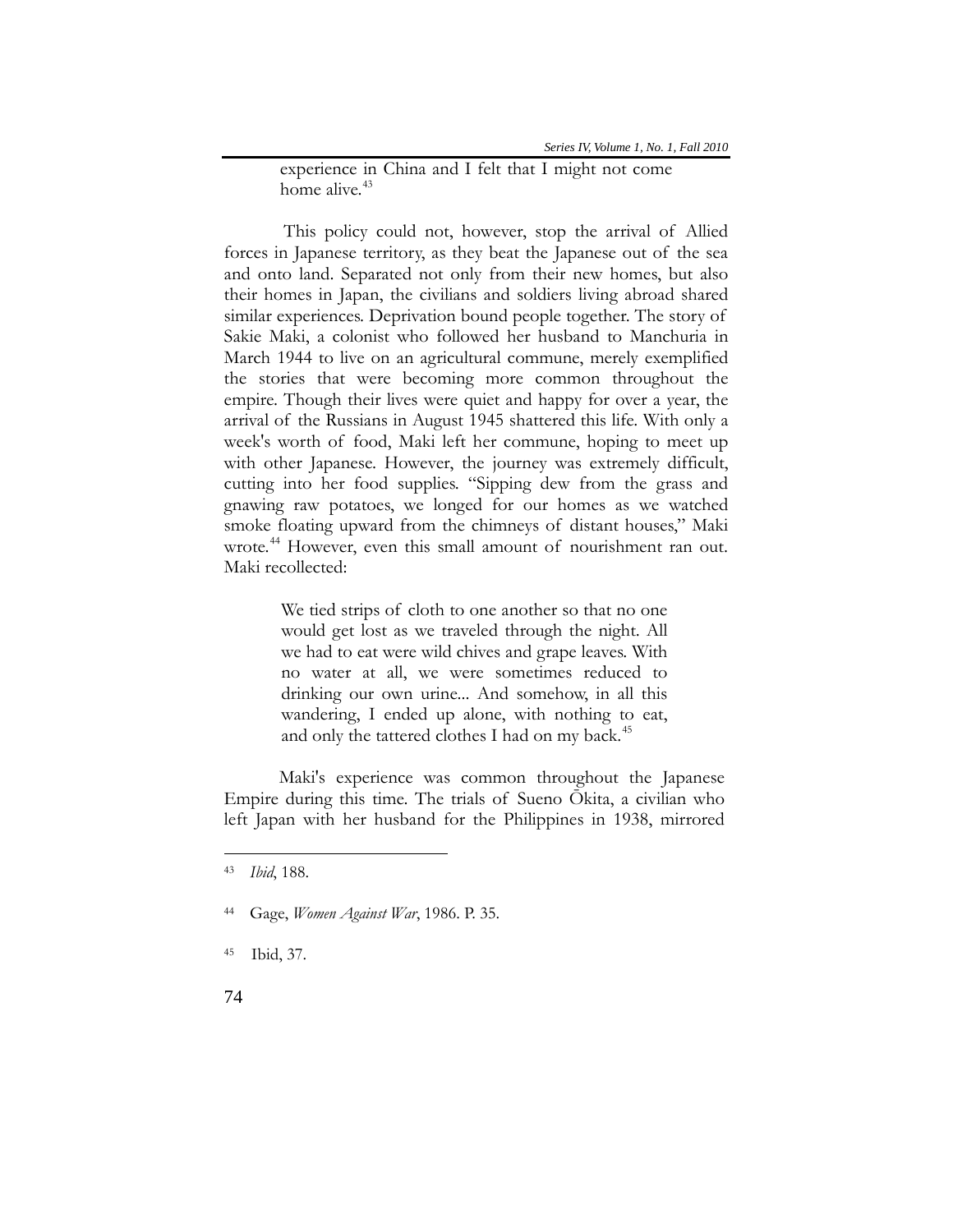those of Sakie Maki in some ways. The early tensions between Japan and the Philippines, however, made Ōkita's situation hazier. In 1941, Ōkita and her family were kidnapped by Filipino soldiers and she was separated from her husband. She and her children were kept in a small room in a primary school, while each person was provided "two or three tablespoons of food, usually soybeans."<sup>[46](#page-18-0)</sup> Despite being rescued by Japanese forces a short time after her family's capture, the American arrival in 1944 forced the family to move away from the coast and close to the city of Davao. The strength of the American forces, however, necessitated a move to the mountains, which created more pronounced shortages of food. With her husband ill and weak, Ōkita, out of desperation, sought food from any source. Ōkita wrote:

> Weeping all the while and praying that what I did would enable us to stay alive a bit longer, I took things from the bodies of the four or five Japanese soldiers I found lying there. From the shoes of one I found an obviously treasured handful of uncooked rice. In the pocket of another, wrapped in a piece of newspaper, I found some salt. Knowing I could be shot at any moment, and aware of the folly of being killed without taking back to my children and husband the salt for which I was risking my life, I started hurrying back.<sup>[47](#page-18-1)</sup>

The worsening situations of the soldiers stationed throughout the Japanese Empire forced them to suffer through similar tribulations. The story Yasuo Itabashi related to his fellow soldiers showed deprivation on the battlefield. However, it did not illustrate the pure desperation that darkened the thoughts of soldiers who were battling the foreign enemy and their own bodies. Even treading dangerously close to enemy lines became worth the effort for some food. Tamotsu Ogawa, a soldier stationed on New Britain

<span id="page-18-0"></span><sup>46</sup>Ibid, 47.

<span id="page-18-1"></span><sup>47</sup> Gage, trans. *Women Against War*, 1986, 35, 51.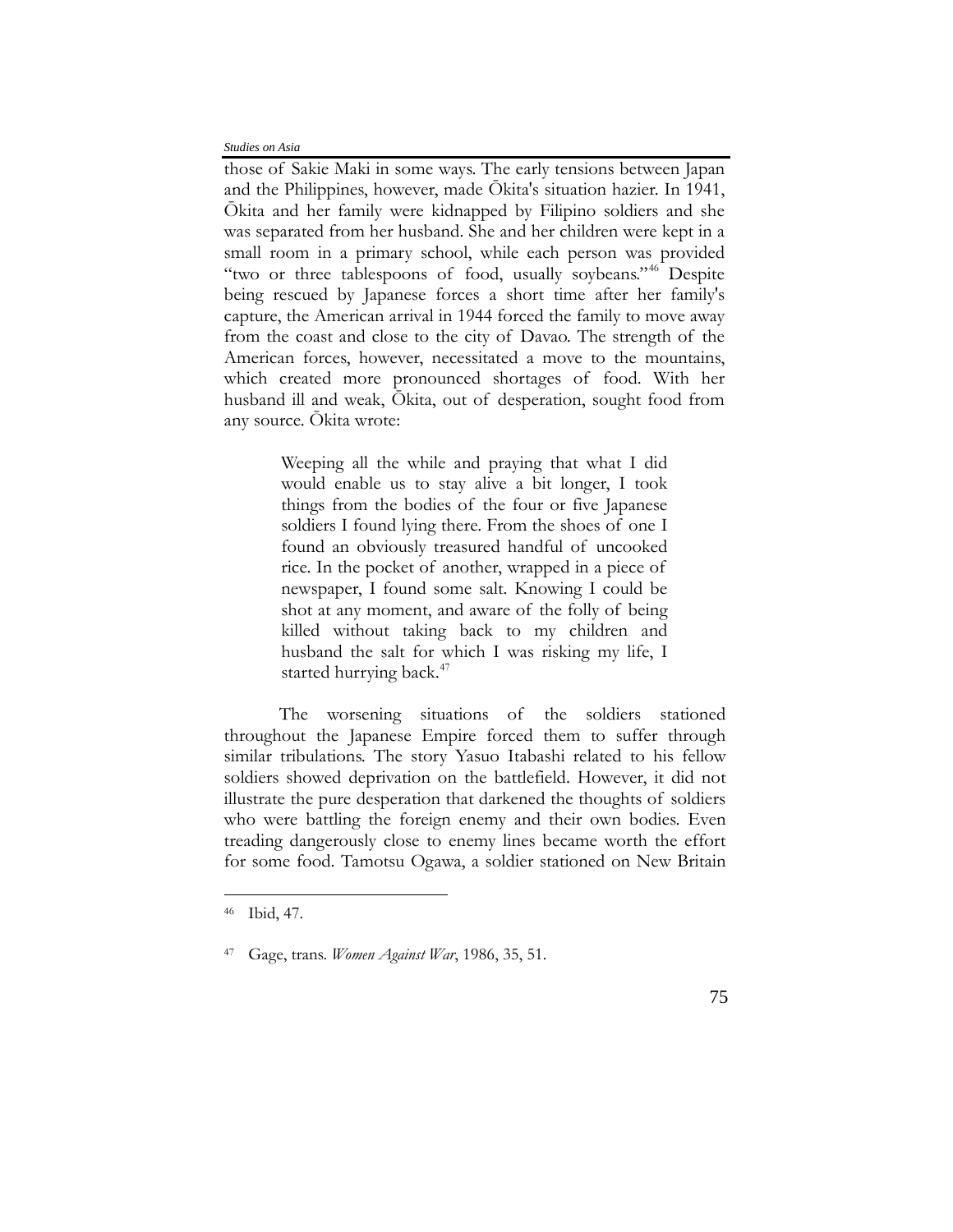in Papua New Guinea working as an orderly, recollected: "At night, men often disappeared. They went right over to the enemy camp to swipe some food. Mainly what they got was canned goods, but they couldn't tell what they were taking because the labels were in English. They brought back all kinds of stuff. Facing starvation, one could do anything."<sup>[48](#page-19-0)</sup>

These words eerily reflect the plight of the Japanese soldiers. In the life and death situation morality took a backseat to their human survival instincts. Stealing and betrayal became part of one's natural set of skills. Of his experiences in the Philippines, Shinji Matsuu recalled certain dark memories. "The few Japanese soldiers who survived should have helped each other out. Instead there were those who killed themselves in suicidal explosions, those who killed their fellow men for their food. Military police would take away soldiers trying to escape, accuse them of holding antiwar sentiments, and confiscate their food."[49](#page-19-1) This survival instinct was taken to a further extreme, as there were even cases of cannibalism. Even allowing the native populations to perish before the military was seen as a viable way of thinking. A soldier stationed on Timor recalled such thoughts:

> But by the end of 1944 the supply of goods from Java was cut off and food provisions became severely reduced. The military considered that we could not starve before the islanders. The army had to survive even if it meant requisitioning all available goods. Water buffalo needed for cultivating the fields were bought up with unusable military scrip. We also ate hearts of palm and trunks of papaya, valuable assets to the inhabitants.<sup>[50](#page-19-2)</sup>

<span id="page-19-0"></span><sup>48</sup> Cook and Cook. *Japan at War*, 1992, 280.

<span id="page-19-1"></span><sup>49</sup> Gibney, ed. *Senso*, 2007, . 153.

<span id="page-19-2"></span><sup>50</sup>Ibid, 163.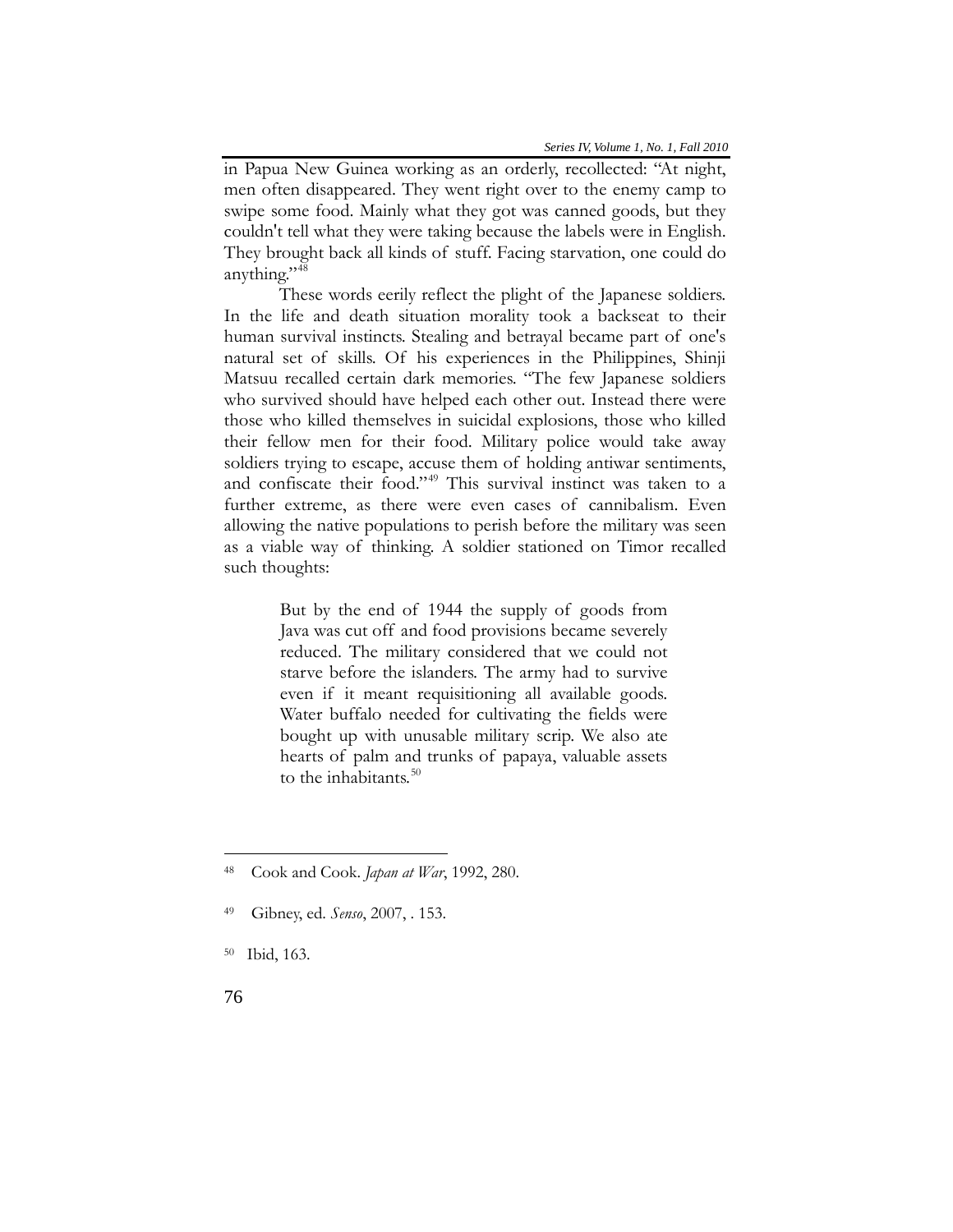The desire on the part of the high ranking military officers to keep themselves fed also jeopardized the well-being of their soldiers. In some cases, their hoarding of food killed some of the men who served under them. Yumio Kokubo recalled: "I reached brigade headquarters. There they had food---plenty of it. It shocked me to see the well-fed men of the headquarter units line up like ants and carry off provisions into the distance. At the front we had not been sent even a grain of unhulled rice."<sup>[51](#page-20-0)</sup> These actions also directly affected those living under Japanese rule.

The diversion of material goods away from the native populations of Japan's colonies was frequent. This government policy led to the starvation of these people. As mentioned above in Yasuo Itabashi's story, the growing desperation of the Japanese military's situation led to larger quantities of goods being stocked up by them, with almost none of it going to the native population. Though the military stressed a policy of self-sufficiency to its colonies, the home islands relied on the goods produced from these colonies to build up surpluses, while also providing foods that were not available within Japan. The need for greater amounts of products necessitated a policy which looked past not only the mainland Japan but also Korea, and Taiwan. This meant turning towards Southeast Asia.

Rice, for example, is grown in Japan, and serves as the staple food in the Japanese diet. However, rice imports were necessary to support the surplus available to the government; especially after 1942's disastrous harvest. Korea and Taiwan's similarly bad harvests in 1939 convinced the government of Southeast Asia's potential market power. Burma, which did not come under the control of the Japanese until 1942, had previously already begun exporting more of its rice crop to Japan. As the Japanese market had noticeably increased, it became obvious that their presence in Southeast Asia was being felt. Between 1939 and 1940, Burma exported 126,000 tons of rice to Japan. This number was increased to 551,000 the following year.<sup>[52](#page-20-1)</sup> Almost all of Thailand's rice exports from 1942 to

<span id="page-20-0"></span><sup>51</sup>Ibid, 153.

<span id="page-20-1"></span><sup>52</sup> Paul H. Kratoska, "The Impact of the Second World War on Commercial Rice Production in Mainland South-East Asia," in *Food Supplies*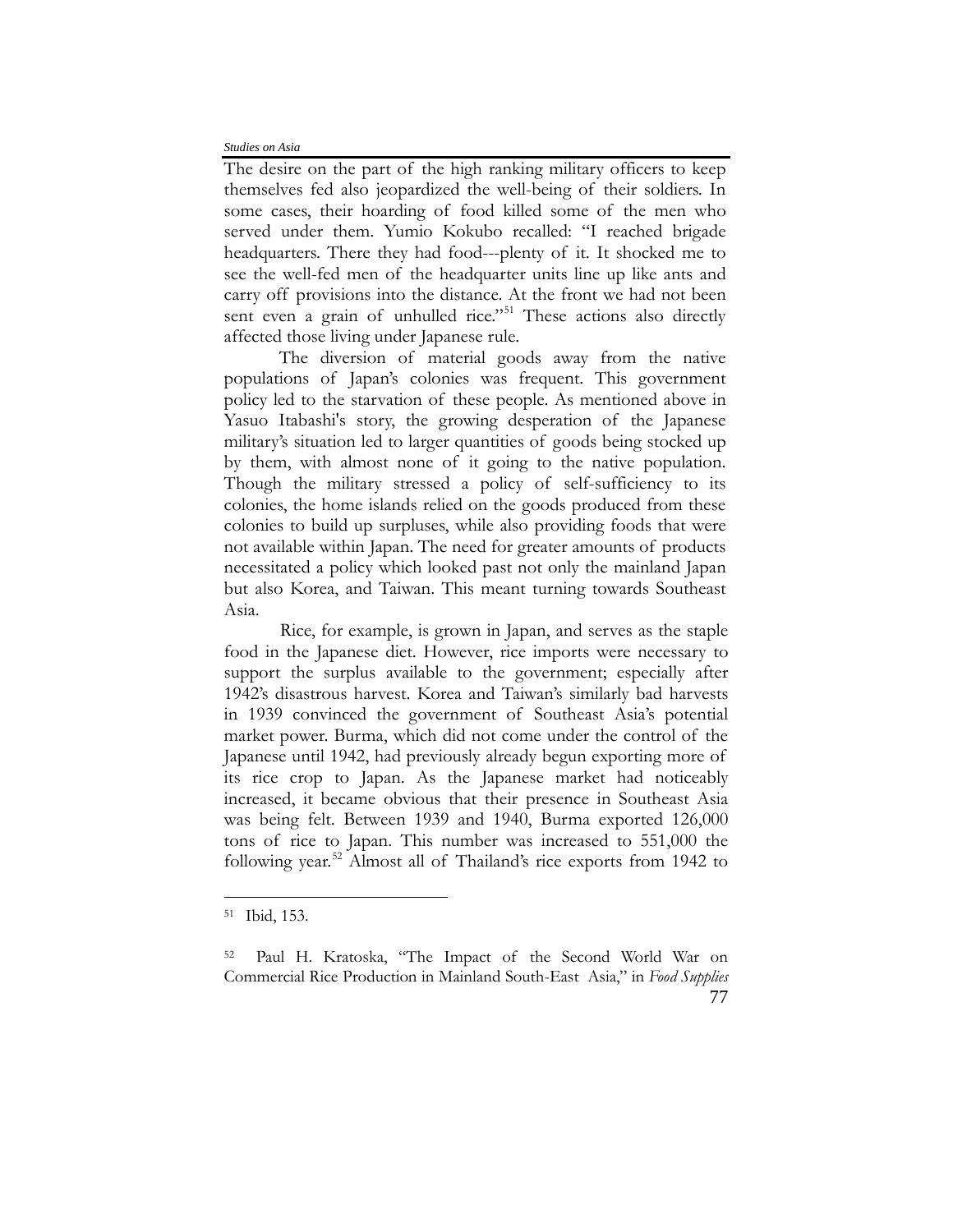1945 went to Japan.<sup>[53](#page-21-0)</sup> Despite the new outlook on the Southeast Asia market, Japan still imported hundreds of thousands of tons of rice from Korea and Taiwan.<sup>[54](#page-21-1)</sup>

With the war, however, came the consequences of Japan's economic policies. Extreme oversights by Japan's economic leaders resulted in only a modest merchant shipping program.<sup>[55](#page-21-2)</sup> Damage done by American ships, between December 1941 and July 1945, resulted in the loss of 2,180 ships, along with 7,590,000 tons of product.<sup>[56](#page-21-3)</sup> Intended or not, the Japanese relied even further upon their colonial holdings for food. This resulted in the abuse and malnutrition of these peoples. The use of propaganda and coercion on the part of the Japanese created significant changes in the diets and nutritional values of meals in Southeast Asia.

Using food to win the hearts and minds of the colonized population can also be viewed as a way of using food as an instrument of coercion. In Korea, for example, loyalty to Japanese was returned with the favor of ration. Cooperation from the local population in the introduction of Shintō in the area was secured by providing food. Of her experience with cooperating with Japanese for rations, Yi Okpun wrote:

> Of course we had to go up to the shrine on Namsan. The head of our neighborhood group was Japanese; that's why we had to do everything he said. If we didn't go, we didn't get any food ration… The ceremony took about, let's see, thirty minutes. They pour some water, you clap your hands, then you come

- <span id="page-21-1"></span>54 Johnston, *Japanese Food Management*, 1953,136.
- <span id="page-21-2"></span><sup>55</sup> *Ibid*, 140.
- <span id="page-21-3"></span>56 *Ibid*, 141.

*and the Japanese Occupation in South-East Asia*, ed. Paul H. Kratoska. New York: St. Martin's Press, 1998, 17.

<span id="page-21-0"></span><sup>53</sup> *Ibid*, 19.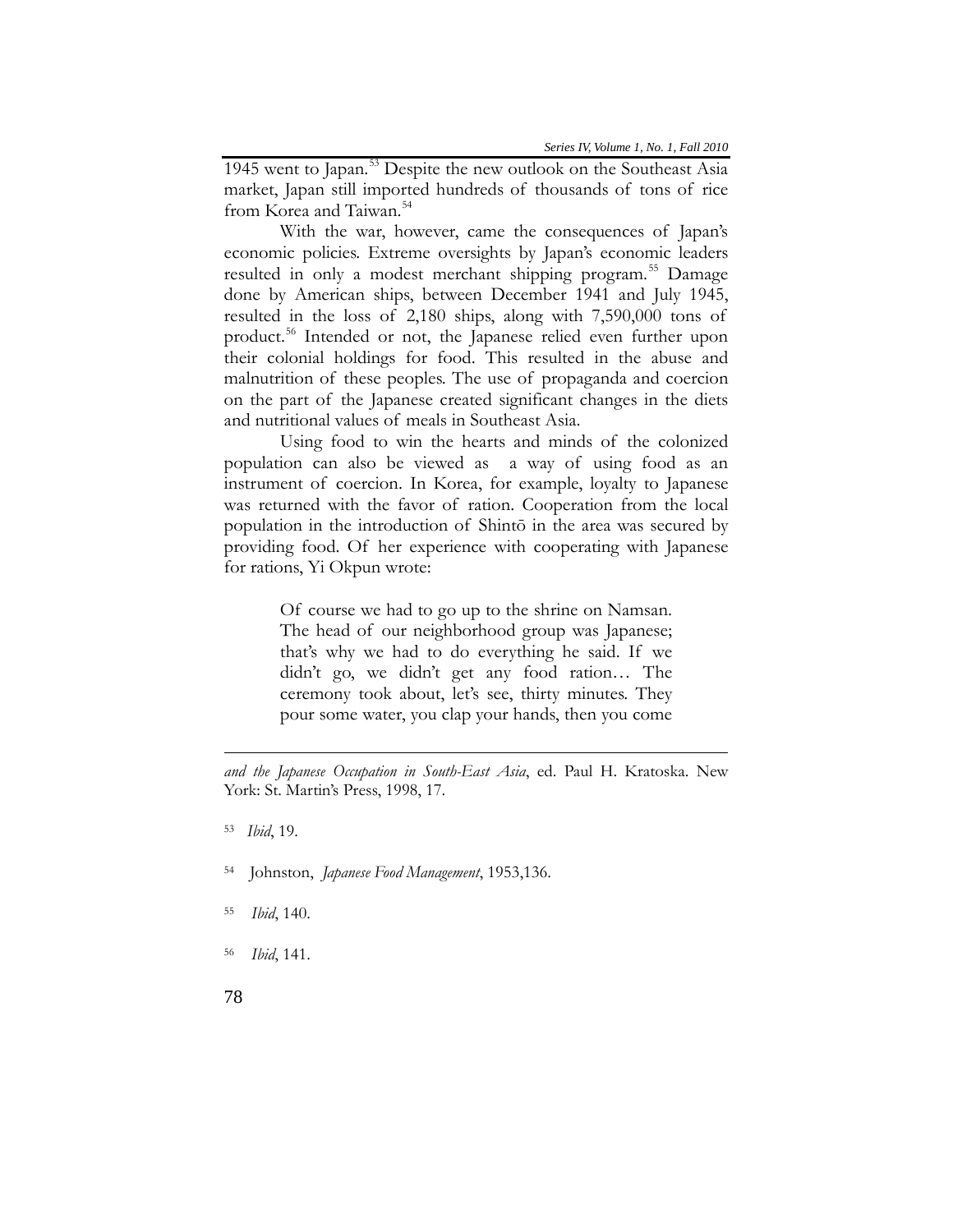down and get the food ration stamps. Later when we changed our name, I just followed whatever my husband said. I didn't care. Just get the food ration card!<sup>[57](#page-22-0)</sup>

This coercion also manifested itself in Japan's agricultural policy towards Southeast Asia. Japan's presence in Malaya, for example, caused the country's exports-based economy to shrink, while also encouraging high levels of inflation. In turn, a system of rationing needed to be established, which included controls on rice, flour, eggs, and sugar.<sup>[58](#page-22-1)</sup> Between August 1942 and April 1943, the rice allotment given out to the local populace by the Japanese fell from around 6.5 pounds per week to  $5.25$  per week.<sup>[59](#page-22-2)</sup> In attempts to invigorate Malaya's food economy, the Japanese sold off empty plots of land to non-Malay people, while also introducing new strains of rice from Formosa, hoping that this would produce a more resilient crop. $60$ The farming community, for whom these changes had a great impact, was less than enthusiastic to follow Japanese policies. As was the case in Burma, farmers declined to harvest unknown crops or adopt their harvesting methods.<sup>[61](#page-22-4)</sup> In a propagandistic move, the government offered prizes to the farmers who produced the greatest yields of rice and fertilizer.<sup>[62](#page-22-5)</sup> Soldiers would often stand near the

<span id="page-22-2"></span>Paul H. Kratoska, "Malayan Food Shortages and the Kedah Rice Industry," in *Food Supplies and the Japanese Occupation in South-East Asia*, ed. Paul H. Kratoska. New York: St. Martin's Press, 1998, 105.

<span id="page-22-3"></span><sup>60</sup> Office of Strategic Services Research and Analysis Branch. *Japanese Administration in Malaya*, 1944, 36.

 $\overline{a}$ 

<span id="page-22-5"></span><sup>62</sup>Ibid, 37.

<span id="page-22-0"></span><sup>57</sup> Hildi Kang. *Under the Black Umbrella: Voices from Colonial Korea*, *1910- 1945*. New York: Cornell University Press, 2001., 111.

<span id="page-22-1"></span><sup>58</sup> Office of Strategic Services Research and Analysis Branch, *Japanese Administration in Malaya.* Washington: Office of Strategic Services, Research and Analysis Branch, 1944, 28-31.

<span id="page-22-4"></span><sup>61</sup> Ibid, 46.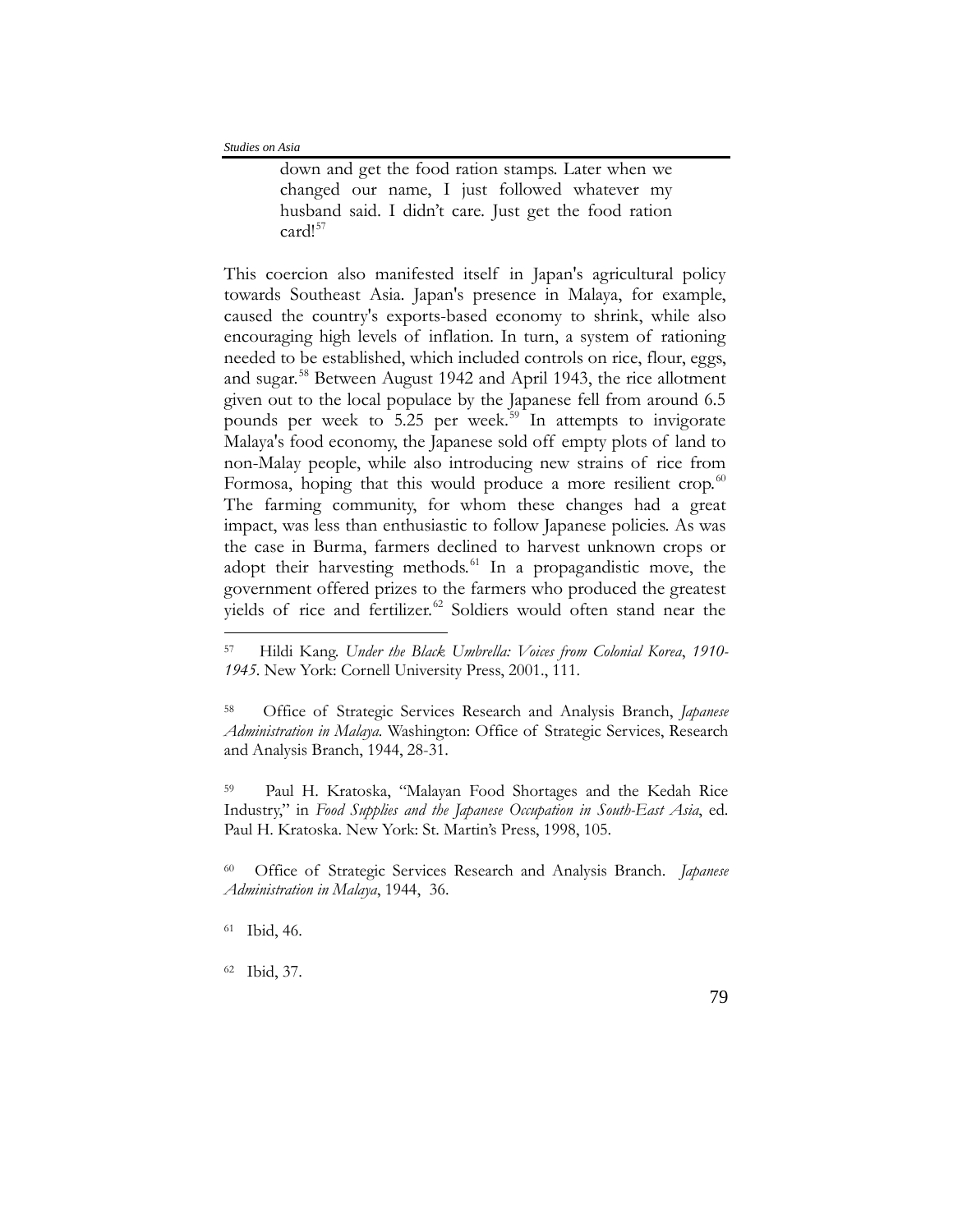plots, serving as an authoritarian symbol. The annual production of rice in Malaya, between the time of Japan's first arrival and the end of the war, fell by almost 100,000 tons.<sup>[63](#page-23-0)</sup> This data shows the weakness of the Japanese policies, while also reflecting the unwillingness of the government officials to change them for the better.

The military took a similar approach in Singapore. Stocks of food were quickly bought up by the Japanese, who then instituted a rationing system. The native population saw a similar drop in their rice ration, which went from 12 kilograms per month in 1942 to between four and eight kilograms, depending on one's gender and age, by the end of the war.<sup>[64](#page-23-1)</sup> The government's self-sufficiency policy also took root in Singapore, where playgrounds and parks became vegetable plots, populated with mostly potatoes and tapioca.<sup>[65](#page-23-2)</sup> This policy also had the advantage of pushing Japan's concept of the Greater East Asia Co-Prosperity Sphere. One propaganda poster of the time shows a group of women of different ethnic groups, and reads "*minna, nakayoku, genkiyoku* (everyone vigorously getting along)."[66](#page-23-3) This cheery image, however, did not reflect the everyday lives of the Singaporeans, who faced astronomical food prices, as well as a burgeoning black market culture. Like the black market in Japan, it became a deeply entrenched symbol of daily shortages, and reflected the government's lack of ability to completely stamp it out. The situation, however, shows the ingenuity of the Singaporeans, who had to create their own substitutes for foods and flavoring agents that had long vanished. "Soy sauce" made from coconut milk, peanuts, potatoes, and starch, and tomato sauce made from sugar,

<span id="page-23-0"></span><sup>63</sup> Kratoska, ed. *Food Supplies*, 1998,108.

<span id="page-23-1"></span><sup>64</sup> Hong Suen Wong. *Wartime Kitchen: Food and Eating in Singapore, 1942- 1950*. Singapore: Editions Didier Millet and National Museum of Singapore, 2009.10.

<span id="page-23-2"></span><sup>65</sup> *Ibid*, 21.

<span id="page-23-3"></span><sup>66</sup> *Ibid,* 45.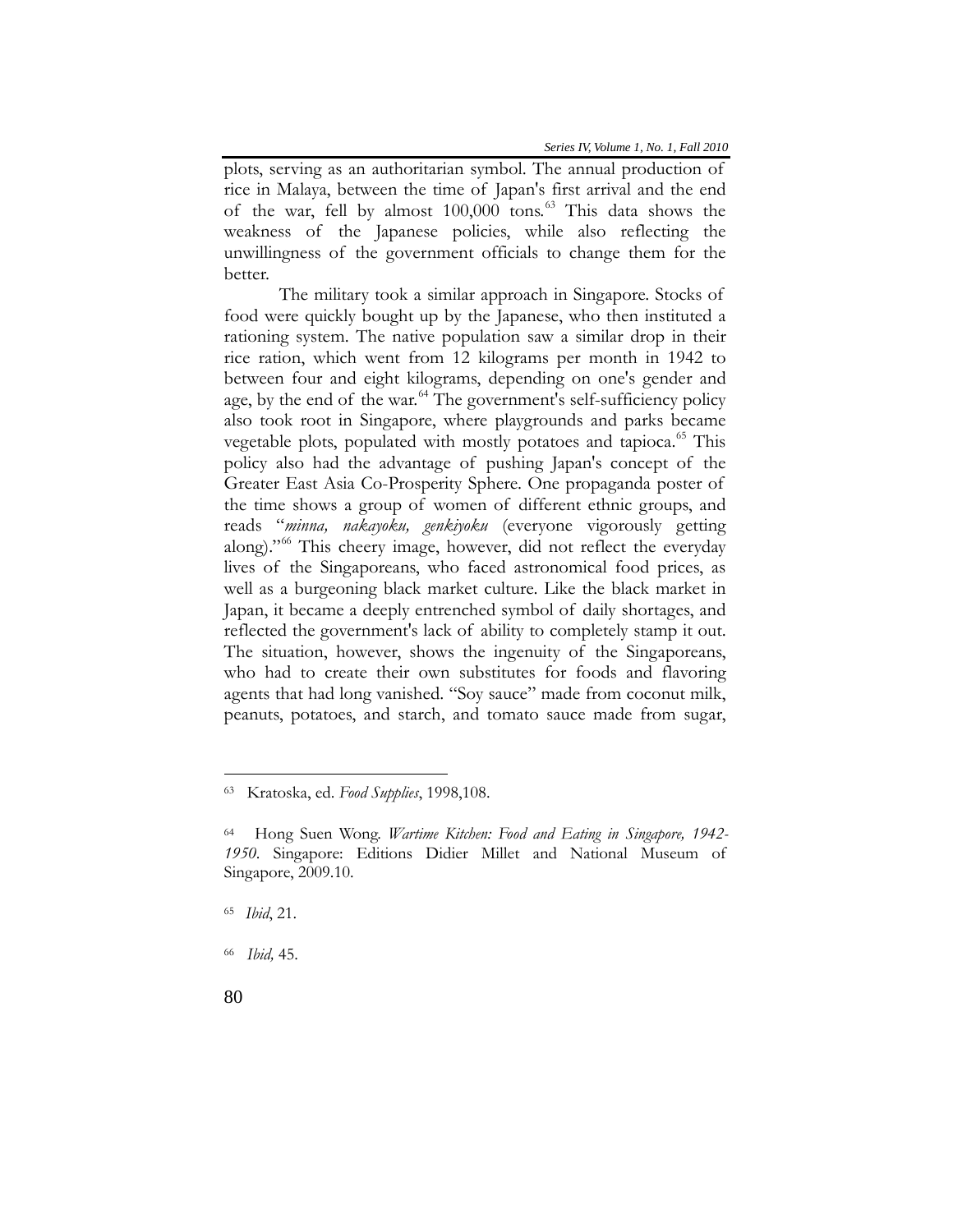vinegar, tomatoes, and papayas exemplify their ingenuity.<sup>[67](#page-24-0)</sup> Each and every elements of food, from the bones of meat to the skin of a papaya, was used. The shortages also marked the emergence of feeding centers and street food, commonly sold on the doorsteps of houses.<sup>[68](#page-24-1)</sup> Though the Japanese presence directly caused the starvation of the people of Singapore, the government could not stop the agency of a starving people to feed themselves with food that tasted of something. Little did these people know, at the end of the war, the citizens of Japan, people just like them, could personally relate to their situation. As was the case in Singapore, the departure of the Japanese did not mean that their starvation had ended. Indeed, as was the case in Japan, even under American occupation, the citizens starved for years after the war officially ended.

Some of the more militant, nationalistic officials in the Japanese government blamed their country's loss to the Americans on a lack of spirit on the part of the people. Had the success of the war effort actually been determined by willpower, this lack of spirit would be understandable. Starvation was rampant throughout Japan by 1945, and many lost the will to even pull themselves out of bed. Starved by the government and swindled by the black marketeers, there was seemingly no way out. Slow, yet eventful changes in Japan's food situation, as time went on, bolstered the hopes of many ordinary citizens. The widespread introduction of bread and breadmaking occurred, symbolized by a baking device called the *Hōmu*  Beikā.<sup>[69](#page-24-2)</sup> Bread marked a turning away from rice, which was necessary due to prolonged shortages and an acceptance of wheat in the Japanese diet.

Changes in diet also called for changes in the nutritional value of said diet. While the prolonged starvation faced by the Japanese had a considerable impact on the general health of the populace; the diet of the time was naturally low in animal proteins and fats

<span id="page-24-0"></span><sup>67</sup>Wong. *Wartime Kitchen*, 2009, 79.

<span id="page-24-1"></span><sup>68</sup>ibid, 81-85.

<span id="page-24-2"></span><sup>69</sup> John W. Dower. *Embracing Defeat: Japan in the Wake of World War II*. New York: W.W. Norton & Co. New Press, 1999, 169.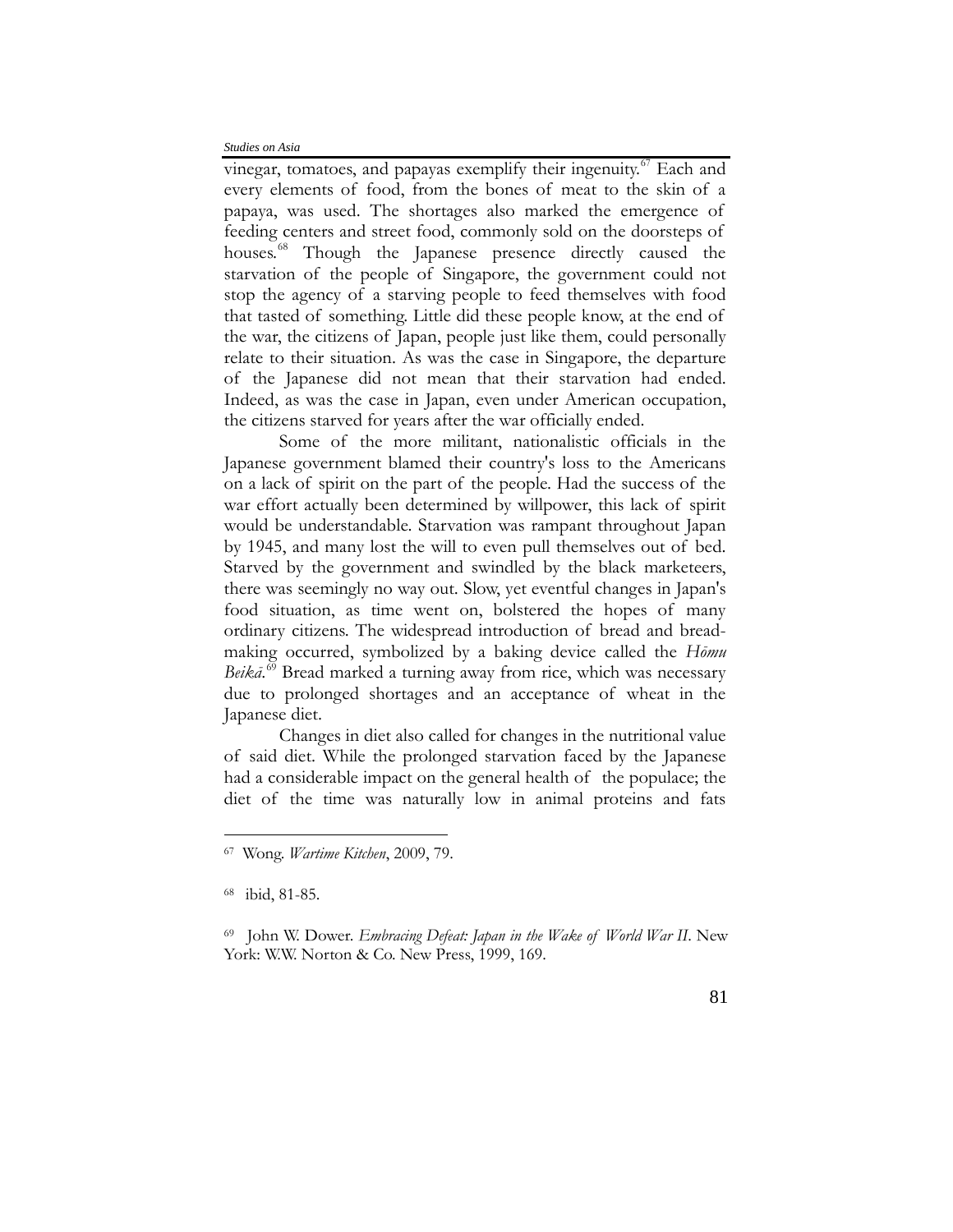therefore lacked nutritional value. This contributed to thiamin deficiencies.<sup>[70](#page-25-0)</sup> Revising the Japanese diet would require the military forces to pay special attention to the portion sizes of rations, as well as providing a variety of different foods. This needed to be done in order to prevent further nutritional deficiencies. In a pamphlet given out to civil affairs officers, The United States Naval Medical Research Institute attempted to address the problem of nutritional deficiencies in proposed rationing systems. One program would first saturate people already highly deficient in certain nutrients, such as thiamin, vitamin C, and riboflavin, with high doses of said nutrients for a period of eight days. After this period, a minimum nutritional diet would be compiled and followed.<sup>71</sup> The pamphlet stresses the importance of building a diet that could be considered palatable to the Japanese. This means using ingredients that are familiar, while avoiding those that are unpalatable, such as lamb, cheese, and oatmeal[.72](#page-25-2) Possibly coincidentally, it also states that Japanese families should create vegetable plots in their yards, thus bringing the concept of self-sufficiency back onto the mainland.<sup>73</sup> With the black market continually on the rise, this may have been seen as a possible way of keeping citizens away, especially as it took on darker, more dangerous undertones. The ability for one to get rich quickly, if they had the means to get supplies and remain undetected by the police, provided new opportunities for those who, before, had been considered to be people who were less than desirable associates.

The black market was intertwined with gangs and gang activities. Gang leaders were able to create lucrative enterprises from selling products through their well-organized market systems. One of the best examples of black market leadership was Giichi Matsuda, who controlled the Shinbashi market in Tokyo. Politicians and police

<span id="page-25-2"></span><sup>72</sup> *Ibid*, 14.

<span id="page-25-3"></span>73 *Ibid*, 15.

<span id="page-25-0"></span><sup>70</sup> Johnston, *Japanese Food Management*, 1953, 91-92.

<span id="page-25-1"></span><sup>71</sup> Naval Medical Research Institute, Far Eastern Nutritional Relief, *Japanese Culture*, 1944, 15, 2.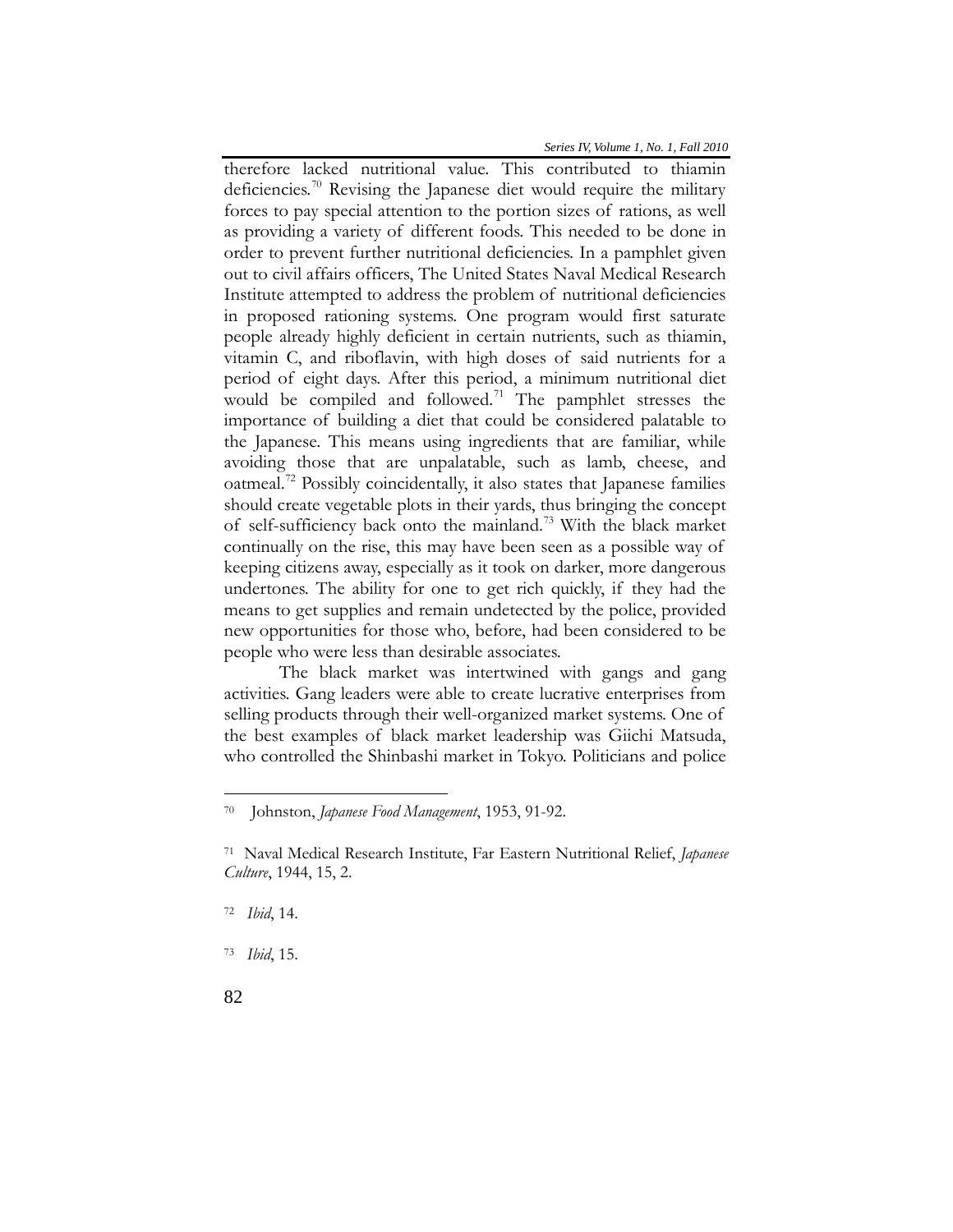supported Matsuda, who was able to make profits from selling his product and approving requests from would-be vendors for permits.<sup>[74](#page-26-0)</sup> These permits were difficult to get, though Matsuda's influence with the police could circumvent the restrictions created by the government. The ability to source products from agricultural and fishing villages, former military stocks, and even from the Americans came from the ties with the police these leaders had. It also came from the uncanny ability to stay under the radar long enough to keep the police from having to act. Gangs made up of people who refused to be repatriated to their countries also created lucrative businesses through black market trading.

People from Korea and Taiwan made up the majority of those who set up shop within the black markets. These gangs often came into contention with their Japanese counterparts. This meant that territories between market districts were carved out. However, fierce competition, as well as racial tensions led to violent situations that endangered innocent people in the area. The assassination of Matsuda Giichi in June 1946 brought these tensions to a head. Fighting between Japanese gangs and combined forces of Koreans and Taiwanese led to the deaths of seven people, with thirty-four injured. [75](#page-26-1) This outward display of violence and gang activity served as an embarrassment to the police and government, who were seen as incompetent and unwilling even to take care of problems that sat underneath their noses. The system encouraged people to become as cutthroat as possible, while victimizing even the poorest citizens.

However, not all shops were illegal. Koreans especially saw the opportunity to introduce scores of Japanese people to Korean cuisine.<sup>[76](#page-26-2)</sup> Due to shortages of meat products, many Korean dishes that were meat based became based on offal. Despite the Japanese distaste for offal or innards of any kind, these dishes came to be regarded as rare treats. $77$  This change in attitude concerning food

 $\overline{a}$ 

<span id="page-26-3"></span>77 *Ibid*, 150.

<span id="page-26-0"></span><sup>74</sup> Dower. *Embracing Defeat*, 1999, 142.

<span id="page-26-1"></span><sup>75</sup>Ibid, 143.

<span id="page-26-2"></span><sup>76</sup> Cwiertka., *Modern Japanese Cuisine,* 2006, 149.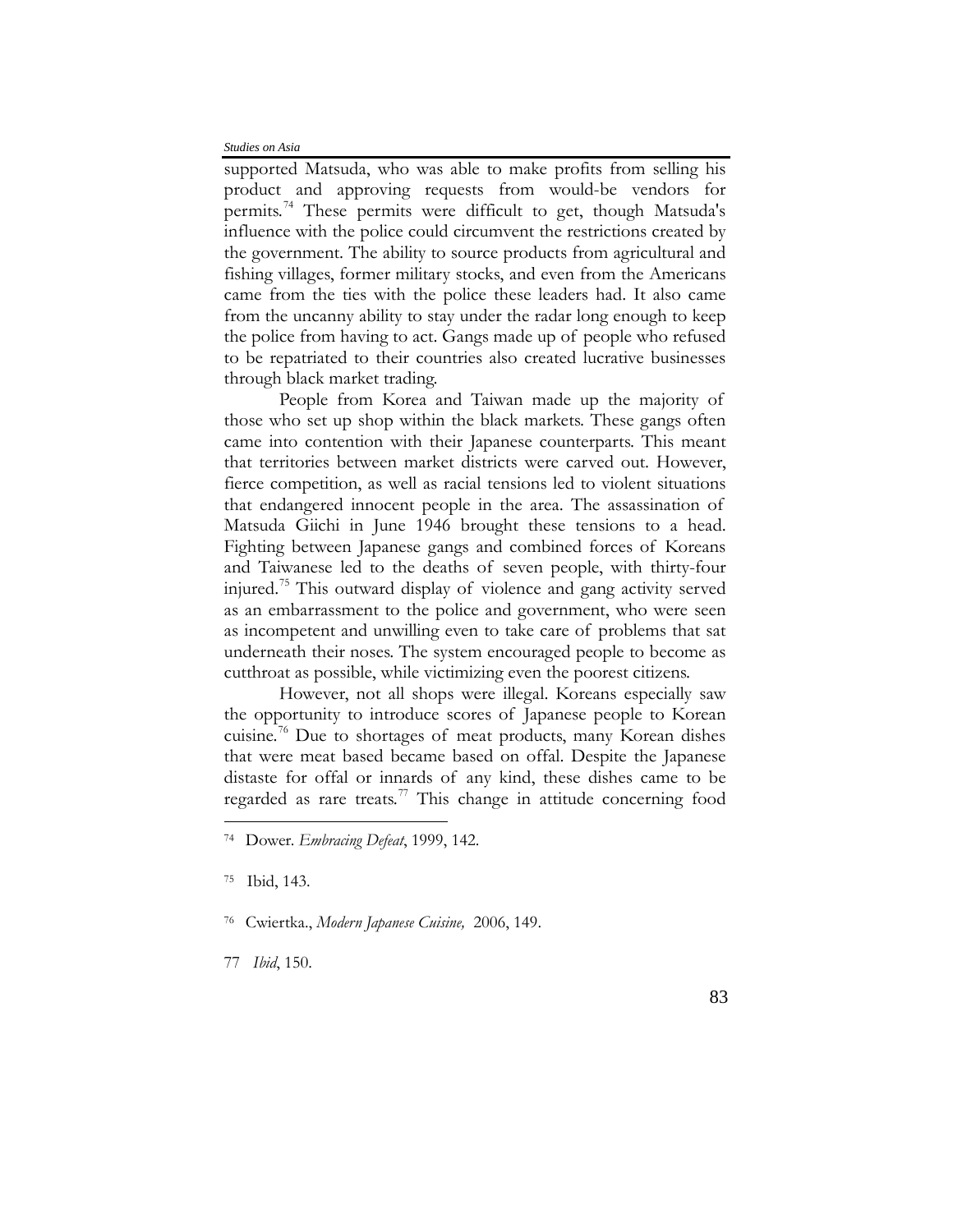illustrated the level of desperation of some of the people. In a situation such as this, it made sense to change what one found palatable when any piece of food was treasured. At least for a short amount of time, the sharing of food served as a way to ease racial tensions that had been so prevalent only months before.

The widespread abuses of the common people, both within Japan and throughout its wartime empire, exemplify the government's decided lack of emphasis on food policy. The government allowed the populace to suffer before its soldiers. Even those who chose to fully believe the propaganda at the time and fight for the "liberation" of Asia from the west found themselves, by the end of the war, betrayed by the government's defeat, spiritually broken, and hungry. Once the soldiers began to suffer, however, even they could not be protected, as the desires of the high officials came before the lives of the soldiers they had convinced to fight for the emperor. The declining nutritional intake on all accounts led to illness, which lead to even more death. Even as the war ended, the government lacked sufficient motivation to fully protect its citizens from starvation. Some were deprived for so long that death would be a gift greater than almost anything; anything except a bowl of "silver" rice and a *manju*.<sup>[78](#page-27-0)</sup> During the war, the Americans, as enemies in a military conflict tend to do, exacerbated, Japan's food situation. After the war and during the occupation, the Americans kept their hands off of Japanese economics, forcing the population to rebuild themselves. While this may have been seen as a necessary step, it allowed the suffering caused by starvation to remain unabated for years after the conflict had ended.

The fight against starvation, seen through the eyes of those suffering against it, is a bleak one. Every fruitless search for a morsel chipped away at the walls of sanity, while creating self-doubt, frustration, and, deadlier than anything else, apathy. However, the value of these stories, told by those who survived and died, is one that needs to be better appreciated. In a strange way, the terrible suffering caused by deprivation bridged gaps across generations, economic situations, and oceans. It not only re-establishes the

<span id="page-27-0"></span><sup>78</sup> A traditional Japanese confection made from powdered rice, buckwheat, and flour.